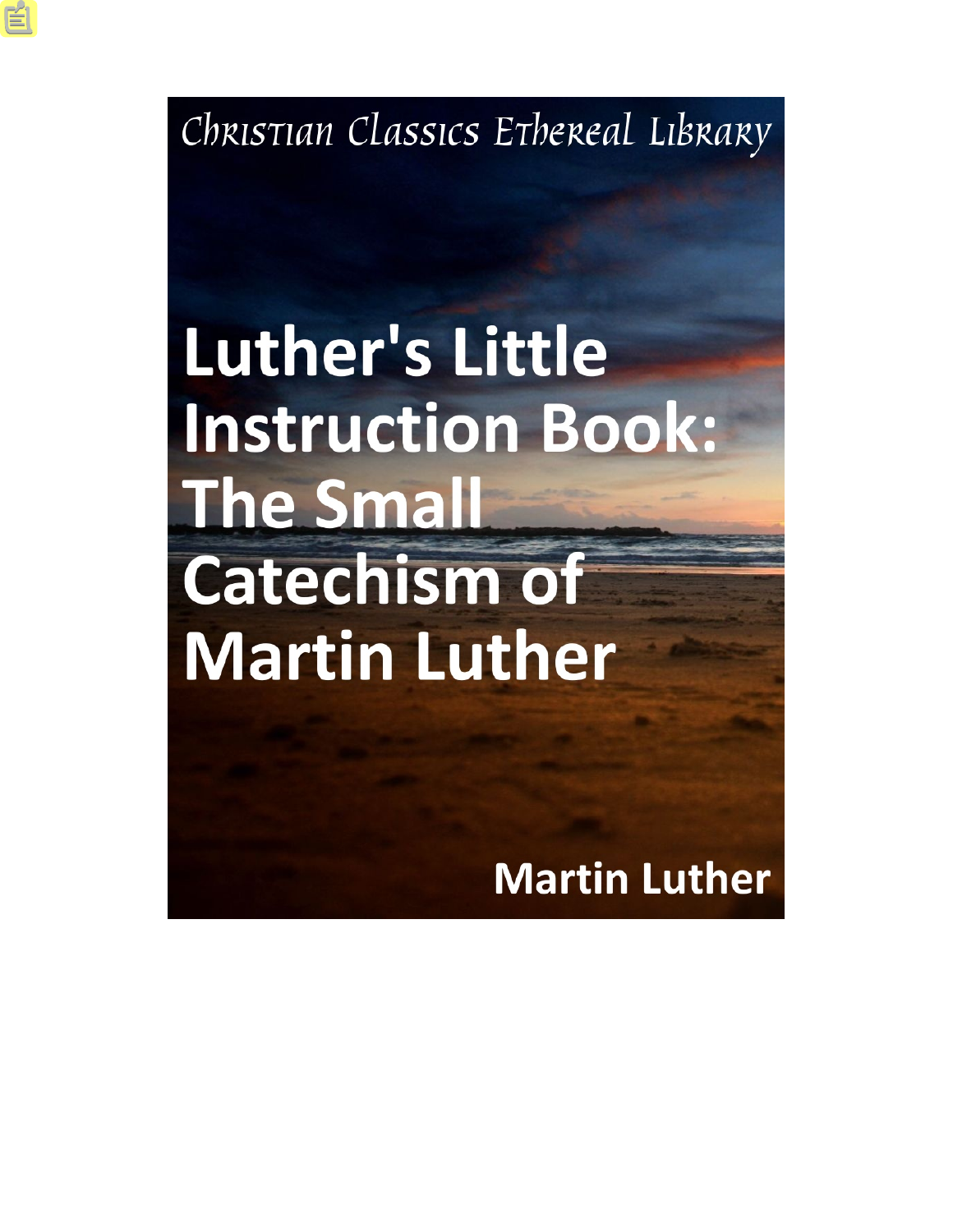

# **Luther's Little Instruction Book: The Small Catechism of Martin Luther**

| Author(s):          | Luther, Martin (1483-1546)<br>Smith, Robert Ernest (1957-) (Translator)                                                                                                                                                                                                                                                                                                                                                                                                                                                                                                                                                                                                                                                                                                                                                                     |
|---------------------|---------------------------------------------------------------------------------------------------------------------------------------------------------------------------------------------------------------------------------------------------------------------------------------------------------------------------------------------------------------------------------------------------------------------------------------------------------------------------------------------------------------------------------------------------------------------------------------------------------------------------------------------------------------------------------------------------------------------------------------------------------------------------------------------------------------------------------------------|
| <b>Publisher:</b>   | Fort Wayne, Indiana: Project Wittenberg, 2002                                                                                                                                                                                                                                                                                                                                                                                                                                                                                                                                                                                                                                                                                                                                                                                               |
| <b>Description:</b> | Small Catechism is the abridged version of Luther's Large<br>Catechism. Written in the traditional catechism form of a<br>query followed by an answer, these brief Q and As explain<br>the backbone of Lutheran theology. The question asked for<br>each section of the Ten Commandments, Apostle's Creed,<br>and Lord's prayer is "What does this mean?" while the sec-<br>tions on the sacraments include questions like "What does<br>baptism give?" and "How can physical eating and drinking<br>do such great things?" The book is a quick and helpful guide<br>to common practices in the Lutheran church, and is best<br>used as reference or for memorization purposes. Those<br>looking for more complete explanations of Lutheran theology<br>should refer to Luther's Large Catechism.<br>Abby Zwart<br><b>CCEL Staff Writer</b> |
| Subjects:           | <b>Christian Denominations</b><br>Protestantism<br>Post-Reformation                                                                                                                                                                                                                                                                                                                                                                                                                                                                                                                                                                                                                                                                                                                                                                         |

Other Protestant denominations Lutheran churches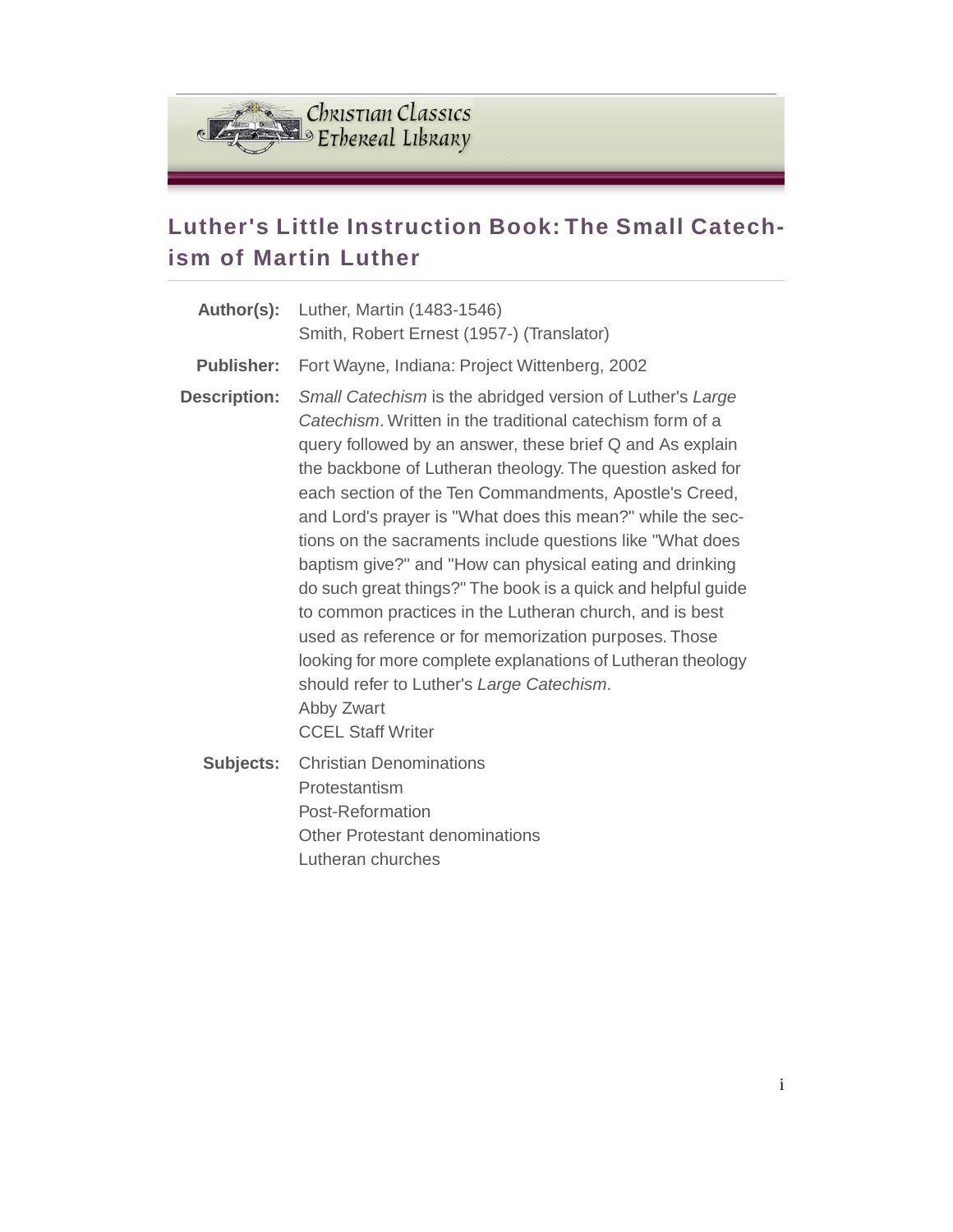# Contents

| Title Page                     | $\mathbf{1}$ |
|--------------------------------|--------------|
| Luther's Small Catechism       | 2            |
| The Ten Commandments           | 2            |
| <b>First Commandment</b>       | 3            |
| Second Commandment             | 4            |
| Third Commandment              | 5            |
| Fourth Commandment             | 6            |
| Fifth Commandment              | 7            |
| Sixth Commandment              | 8            |
| Seventh Commandment            | 9            |
| Eighth Commandment             | 10           |
| Ninth Commandment              | 11           |
| Tenth Commandment              | 12           |
| Conclusion of the Commandments | 13           |
| The Creed                      | 14           |
| First Article                  | 14           |
| Second Article                 | 15           |
| Third Article                  | 16           |
| The Our Father                 | 17           |
| Introduction                   | 17           |
| The First Request              | 18           |
| The Second Request             | 19           |
| The Third Request              | 20           |
| The Fourth Request             | 21           |
| The Fifth Request              |              |
| The Sixth Request              | 23           |
|                                |              |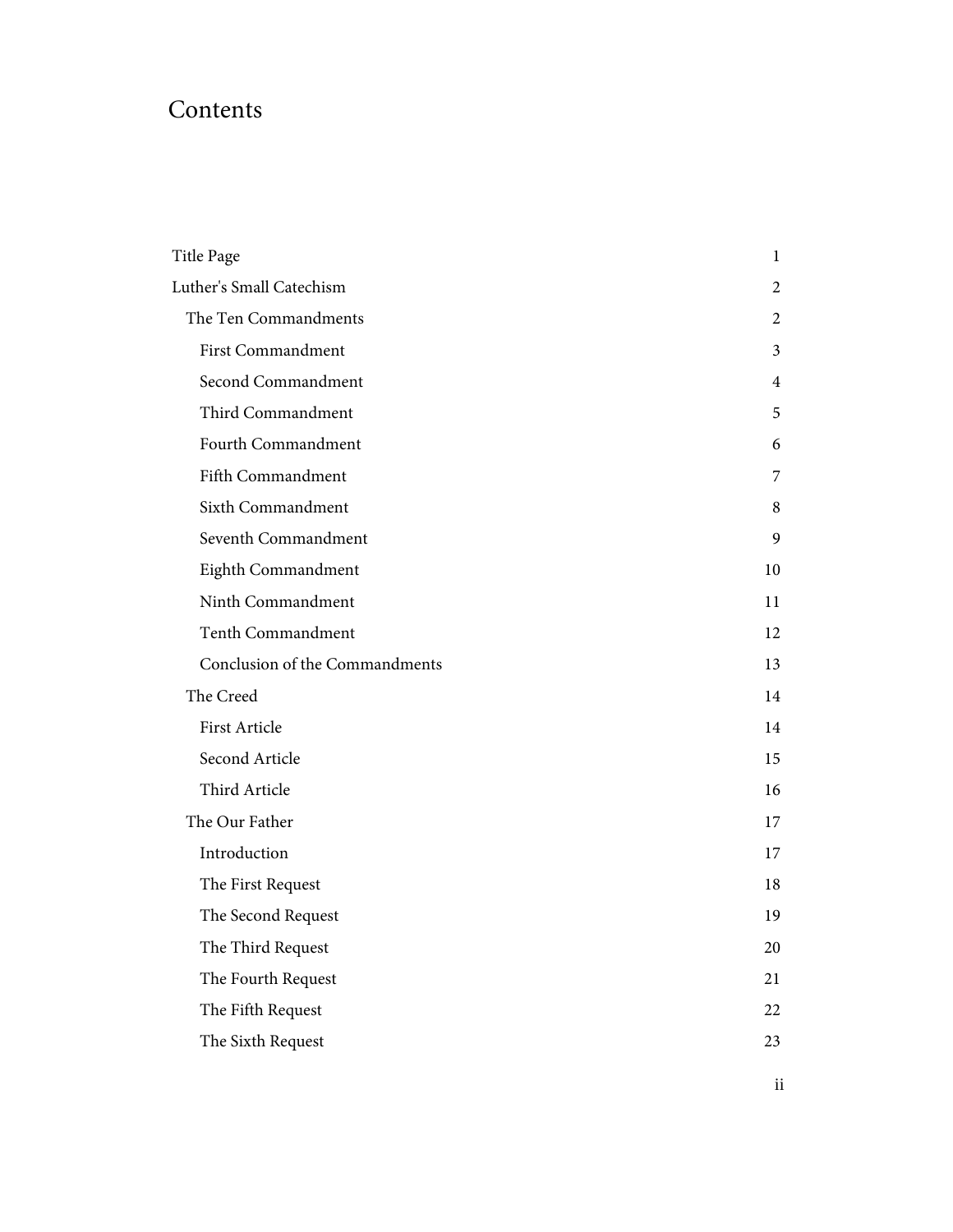| The Seventh Request                                        | 24 |
|------------------------------------------------------------|----|
| Amen                                                       | 25 |
| The Sacrament of Holy Baptism                              | 26 |
| What is Baptism?                                           | 26 |
| What does Baptism give?                                    | 27 |
| How can water do such great things?                        | 28 |
| What is the meaning of such a water Baptism?               | 29 |
| Confession                                                 | 30 |
| What is Confession?                                        | 30 |
| Which sins should people confess?                          | 31 |
| The Sacrament of the Altar                                 | 32 |
| What is the Sacrament of the Altar?                        | 32 |
| Where is that written?                                     | 33 |
| What good does this eating and drinking do?                | 34 |
| How can physical eating and drinking do such great things? | 35 |
| Who, then, receives such a sacrament in a worthy way?      | 36 |
| Appendix 1                                                 | 37 |
| <b>Morning Devotions</b>                                   | 37 |
| <b>Evening Devotions</b>                                   | 38 |
| Appendix 2                                                 | 39 |
| Saying Grace at Meals                                      | 39 |
| Copyright and Contact Information                          | 40 |
| Indexes                                                    |    |
| Index of Scripture References                              |    |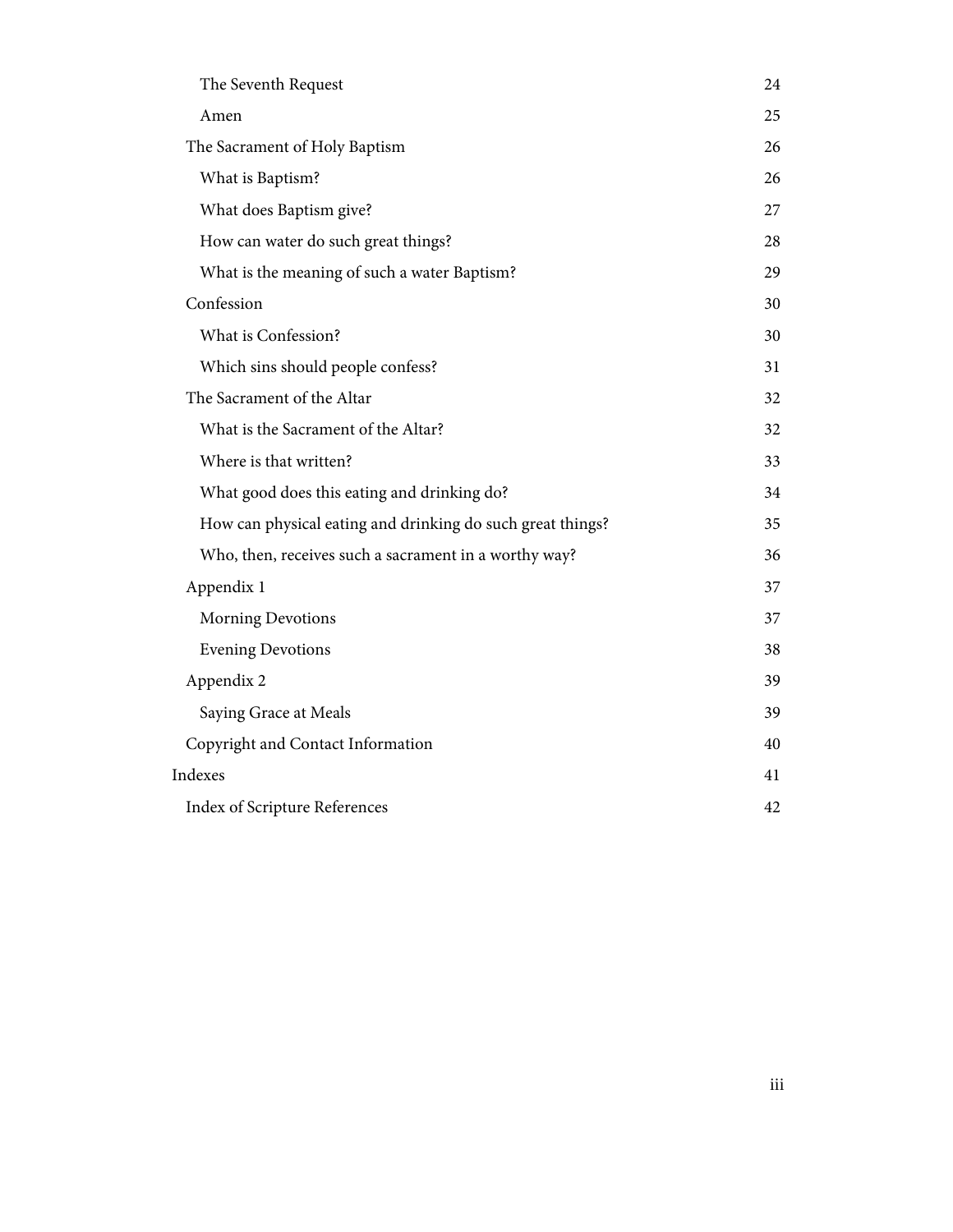

This PDF file is from the Christian Classics Ethereal Library, [www.ccel.org.](http://www.ccel.org) The mission of the CCEL is to make classic Christian books available to the world.

- This book is available in PDF, HTML, Kindle, and other formats. See <http://www.ccel.org/ccel/luther/smallcat.html>.
- Discuss this book online at [http://www.ccel.org/node/3453.](http://www.ccel.org/node/3453)

The CCEL makes CDs of classic Christian literature available around the world through the Web and through CDs. We have distributed thousands of such CDs free in developing countries. If you are in a developing country and would like to receive a free CD, please send a request by email to [cd-request@ccel.org.](mailto:cd-request@ccel.org)

The Christian Classics Ethereal Library is a self supporting non-profit organization at Calvin College. If you wish to give of your time or money to support the CCEL, please visit [http://www.ccel.org/give.](http://www.ccel.org/give)

This PDF file is copyrighted by the Christian Classics Ethereal Library. It may be freely copied for non-commercial purposes as long as it is not modified. All other rights are reserved. Written permission is required for commercial use.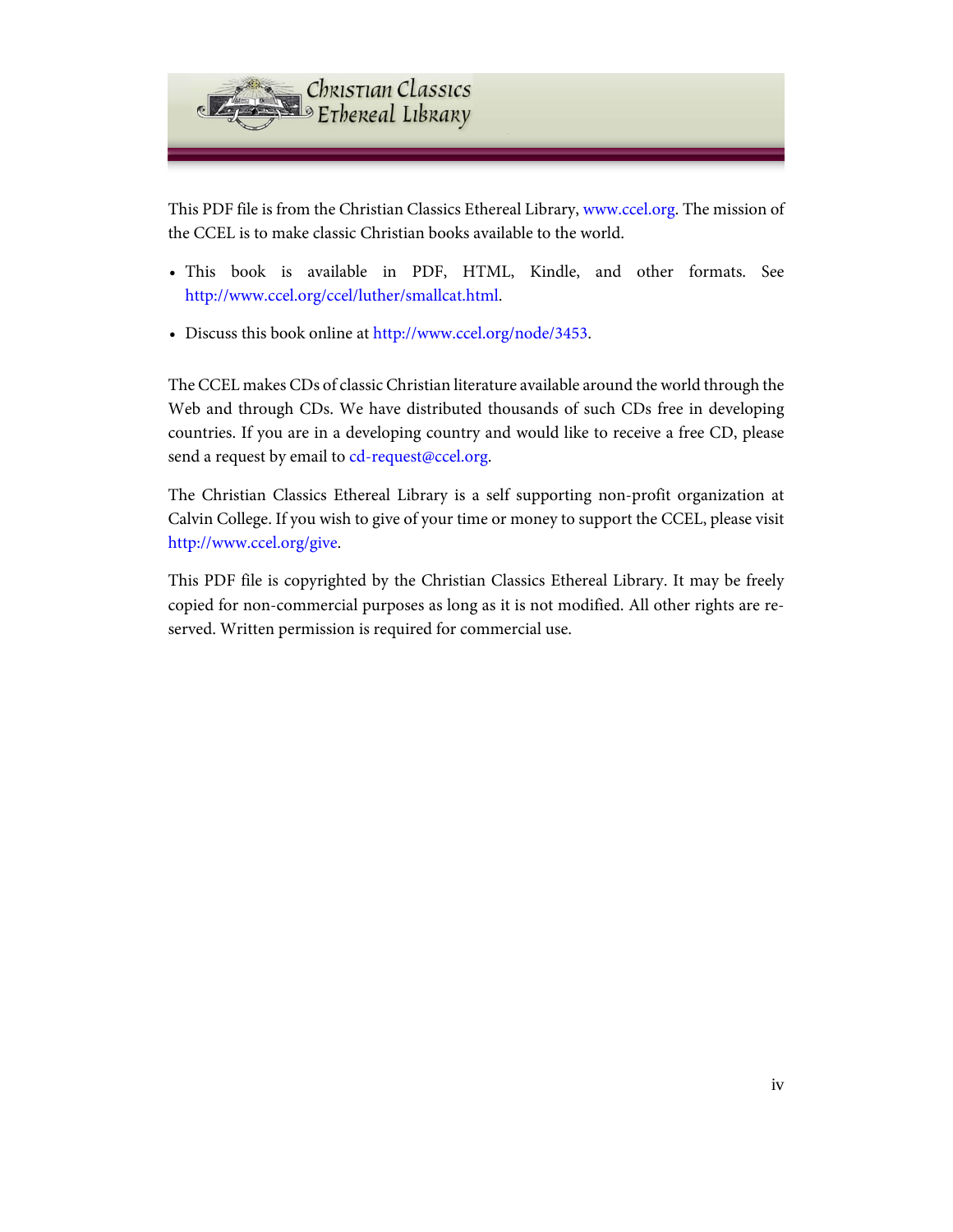## <span id="page-5-0"></span>**Luther's Little Instruction Book: The Small Catechism of Martin Luther**

**Translation by Robert E. Smith From the German text, printed in:** *Triglot Concordia: The Symbolical Books of the Ev. Lutheran Church***. St. Louis: Concordia Publishing House, 1921, pp. 538-559.**

> **Project Wittenberg Fort Wayne, Indiana 2002**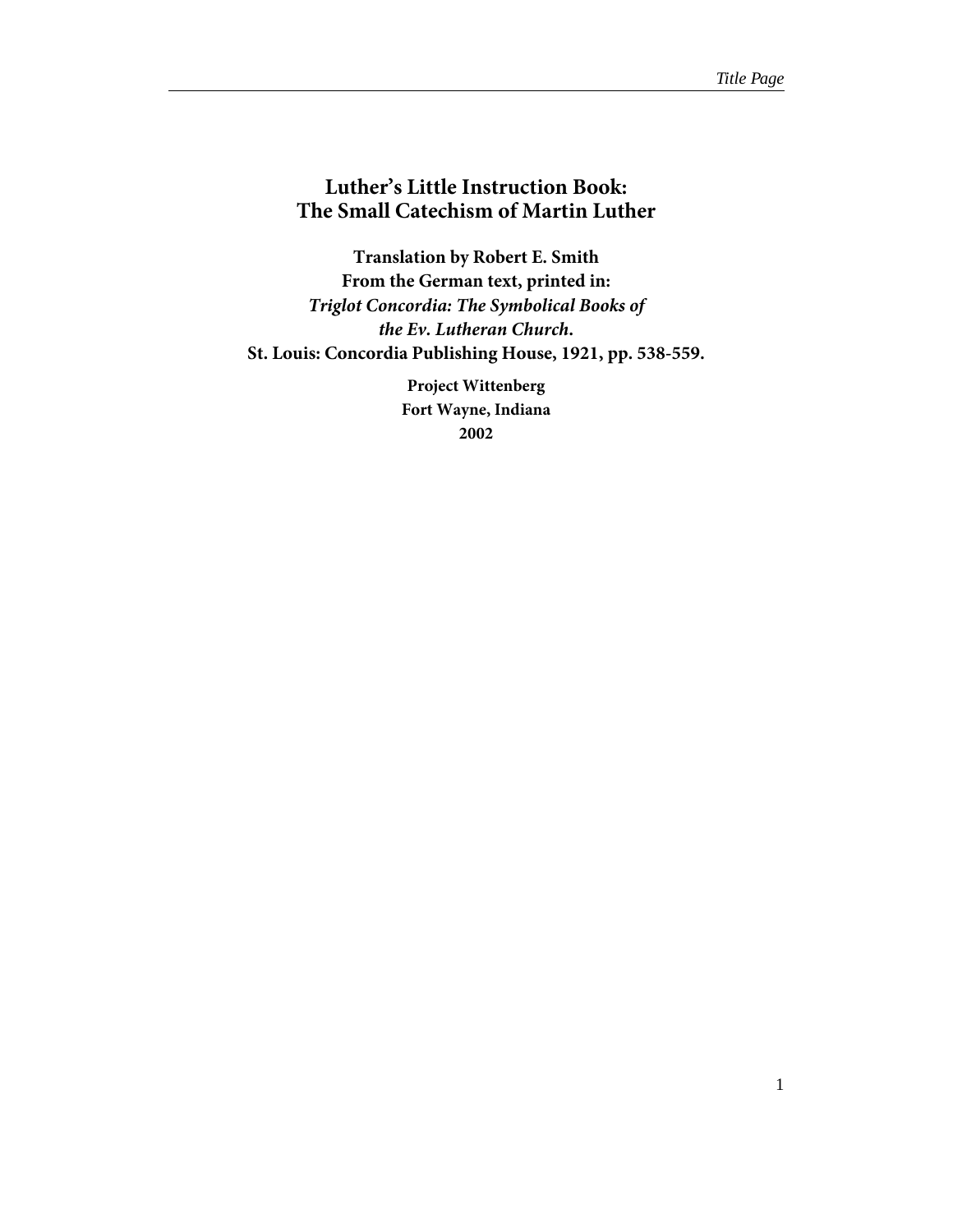## <span id="page-6-0"></span>**I. The Ten Commandments: The Simple Way a Father Should Present Them to His Household**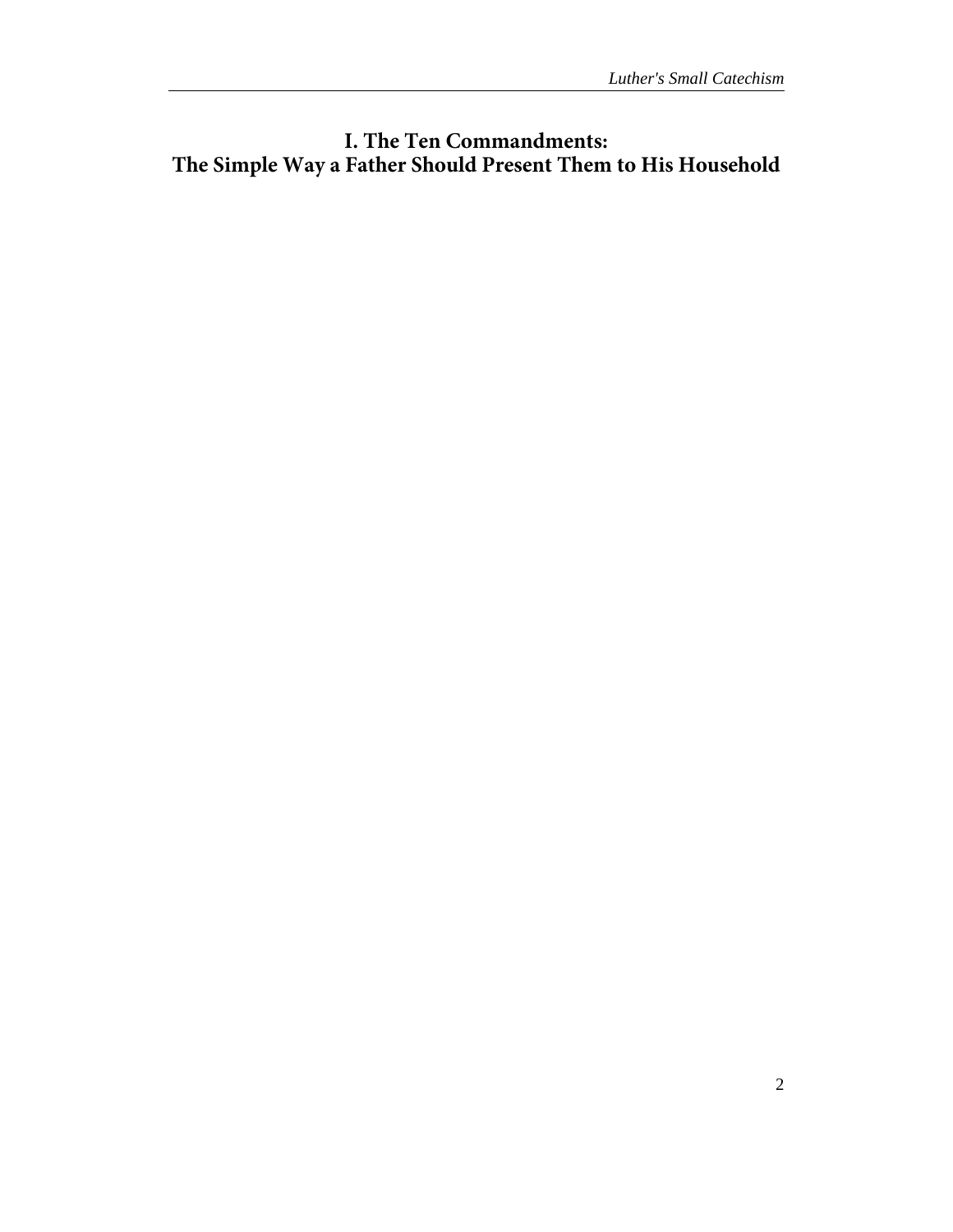<span id="page-7-1"></span><span id="page-7-0"></span>A. The First Commandment You must not have other gods.[\(Exodus 20:3\)](http://www.ccel.org/study/Bible:Exod.20.3)

Q. What does this mean?

A. We must fear, love, and trust God more than anything else.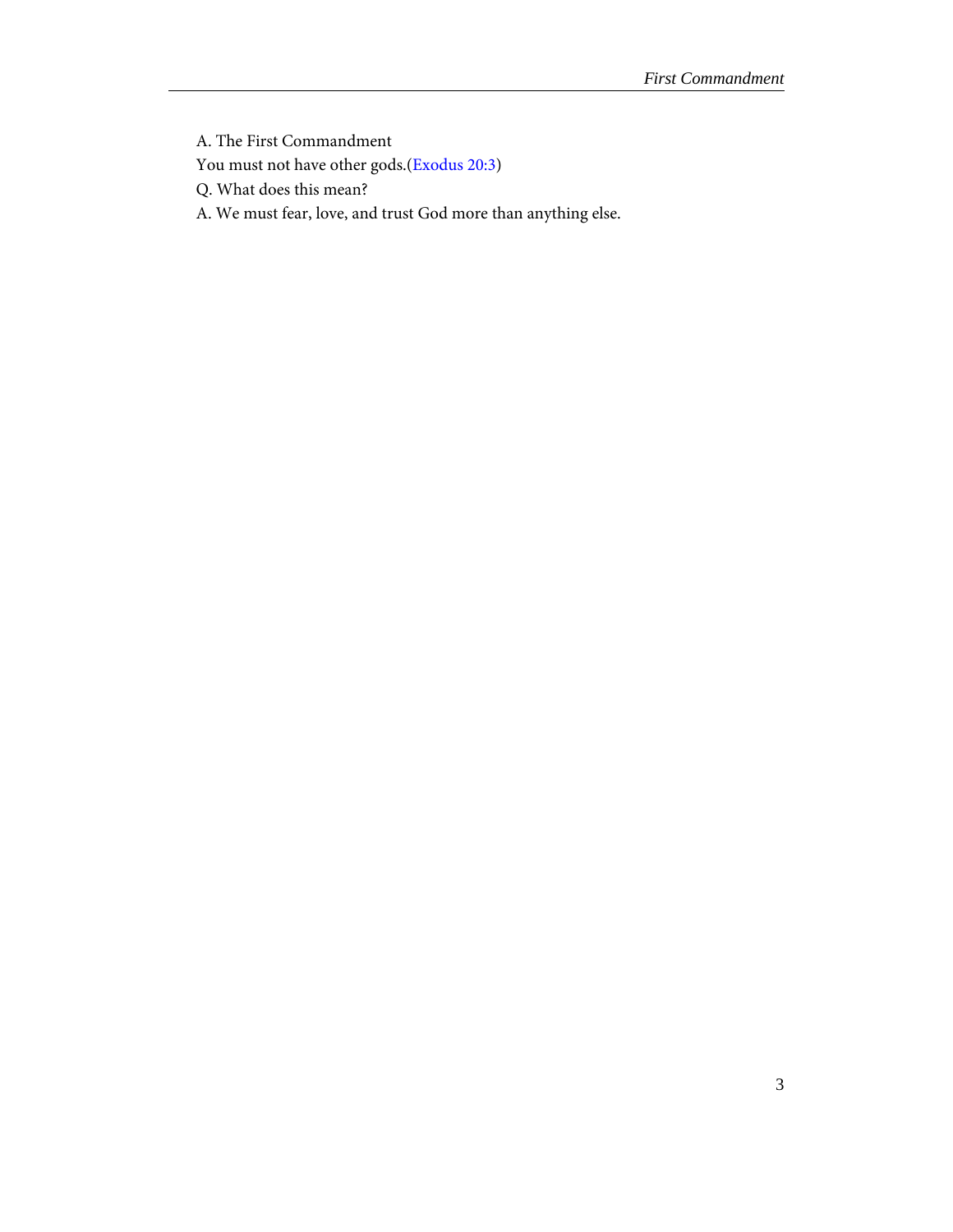<span id="page-8-1"></span><span id="page-8-0"></span>B. The Second Commandment

You must not misuse your God's name.[\(Exodus 20:7\)](http://www.ccel.org/study/Bible:Exod.20.7)

Q. What does this mean?

A. We must fear and love God, so that we will not use His name to curse, swear, cast a spell, lie or deceive, but will use it to call upon Him, pray to Him, praise Him and thank Him in all times of trouble.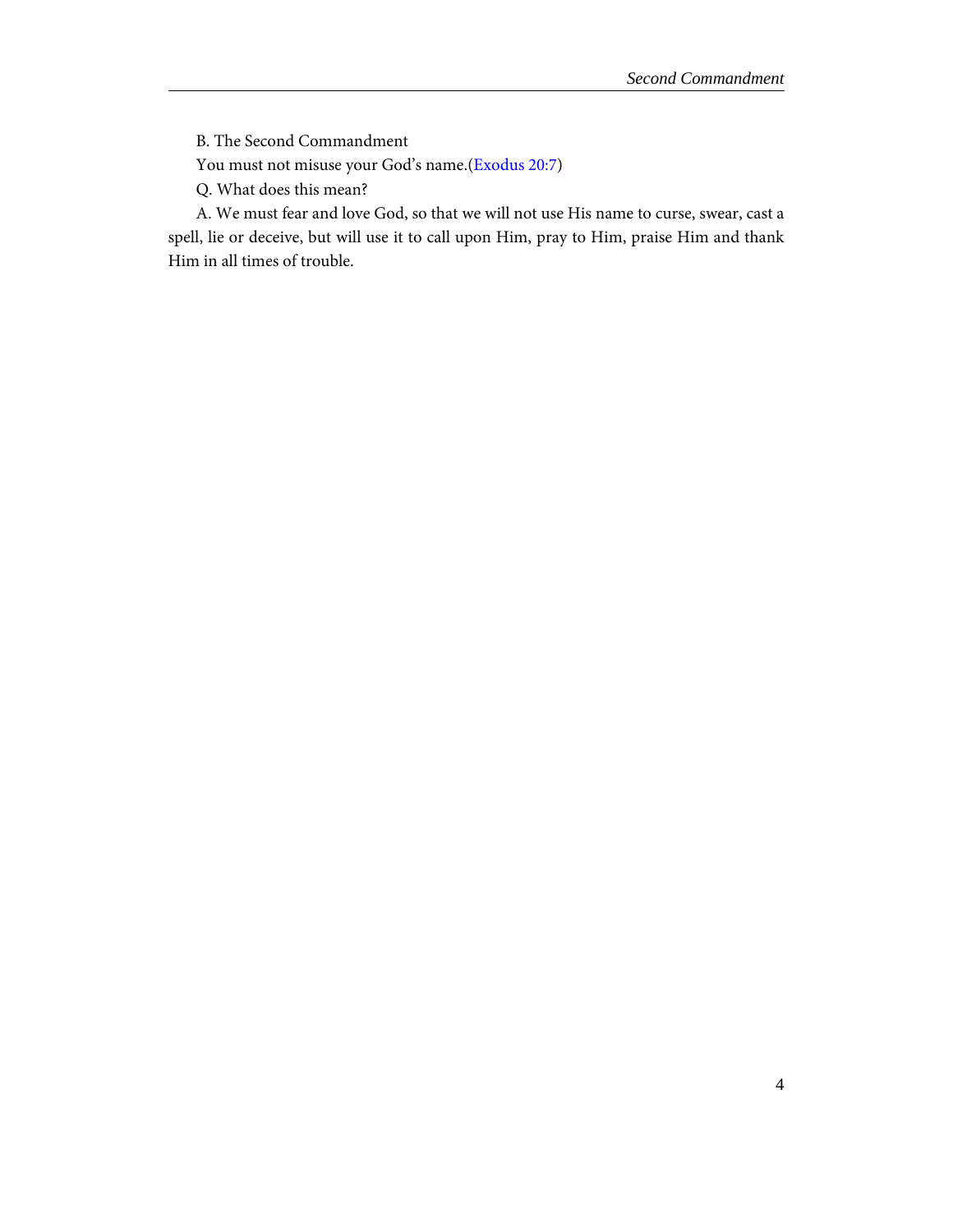#### <span id="page-9-1"></span><span id="page-9-0"></span>**C. The Third Commandment**

You must keep the Sabbath holy.[\(Exodus 20:8](http://www.ccel.org/study/Bible:Exod.20.8))

Q. What does this mean?

A. We must fear and love God, so that we will not look down on preaching or God's Word, but consider it holy, listen to it willingly, and learn it.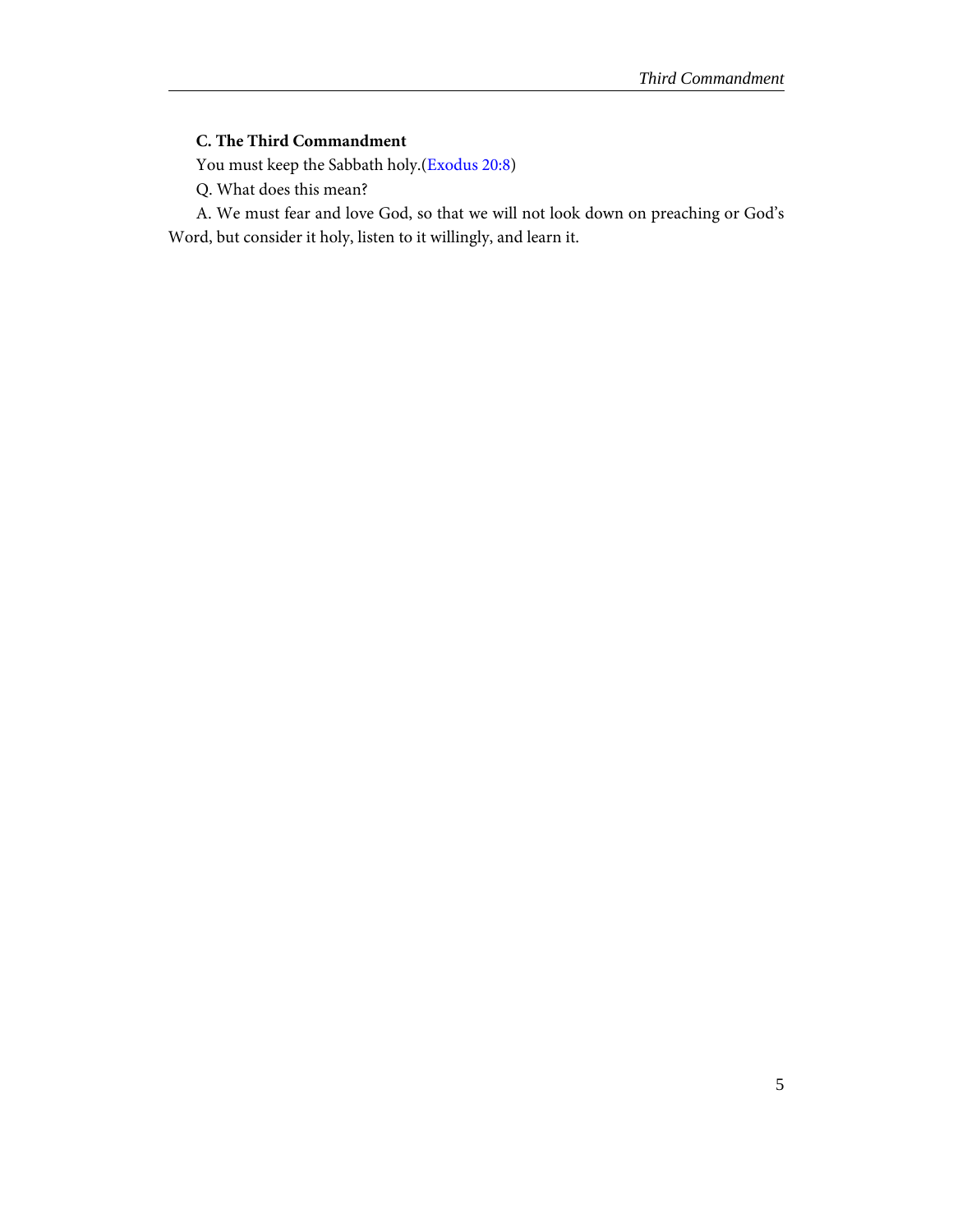D. The Fourth Commandment

<span id="page-10-1"></span><span id="page-10-0"></span>You must honor your father and mother. [So that things will go well for you and you will live long on earth].([Exodus 20:12](http://www.ccel.org/study/Bible:Exod.20.12))

Q. What does this mean?

A. We must fear and love God, so that we will neither look down on our parents or superiors nor irritate them, but will honor them, serve them, obey them, love them and value them.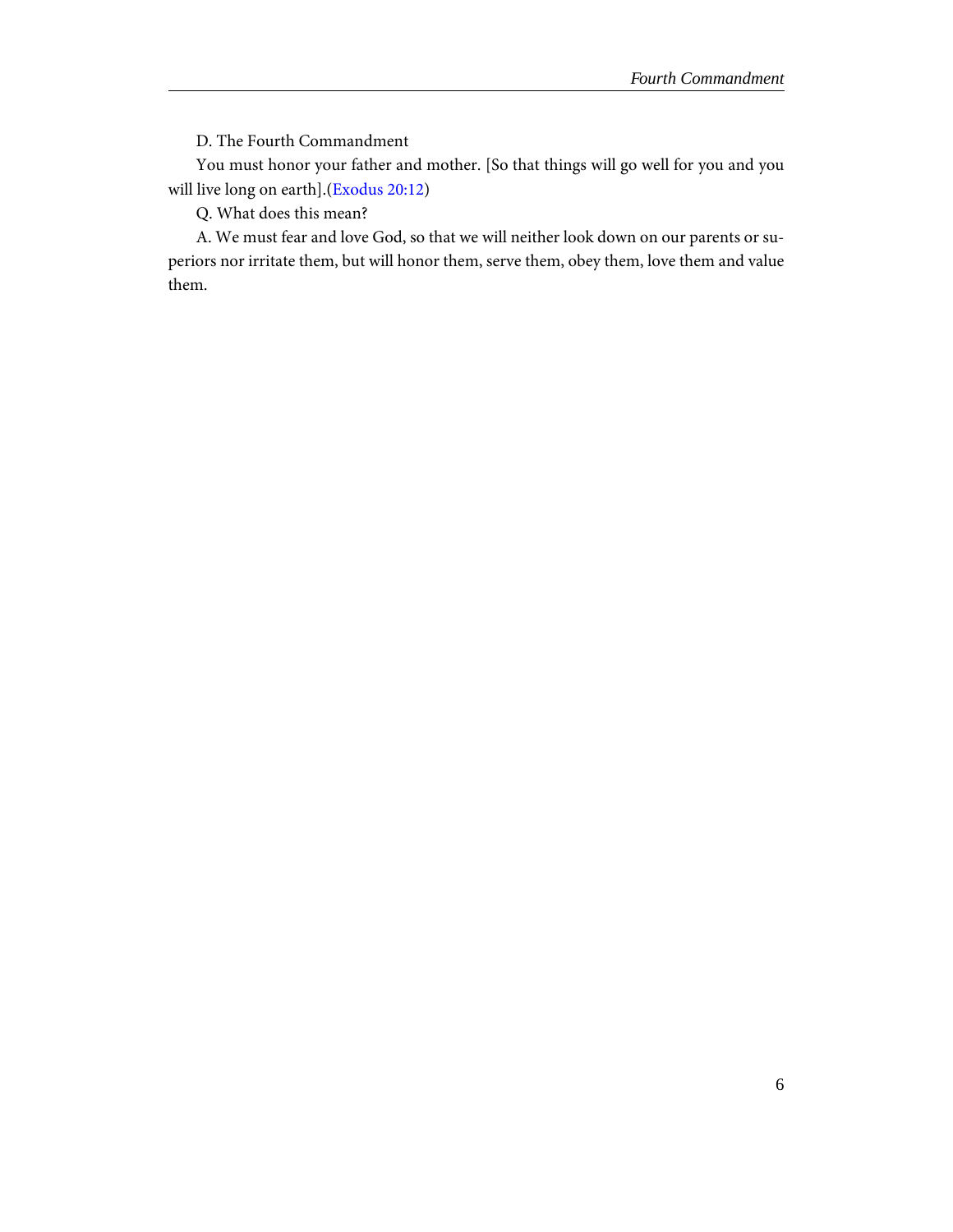<span id="page-11-1"></span><span id="page-11-0"></span>E. The Fifth Commandment

You must not kill.[\(Exodus 20:13](http://www.ccel.org/study/Bible:Exod.20.13))

Q. What does this mean?

A. We must fear and love God, so that we will neither harm nor hurt our neighbor's body, but help him and care for him when he is ill.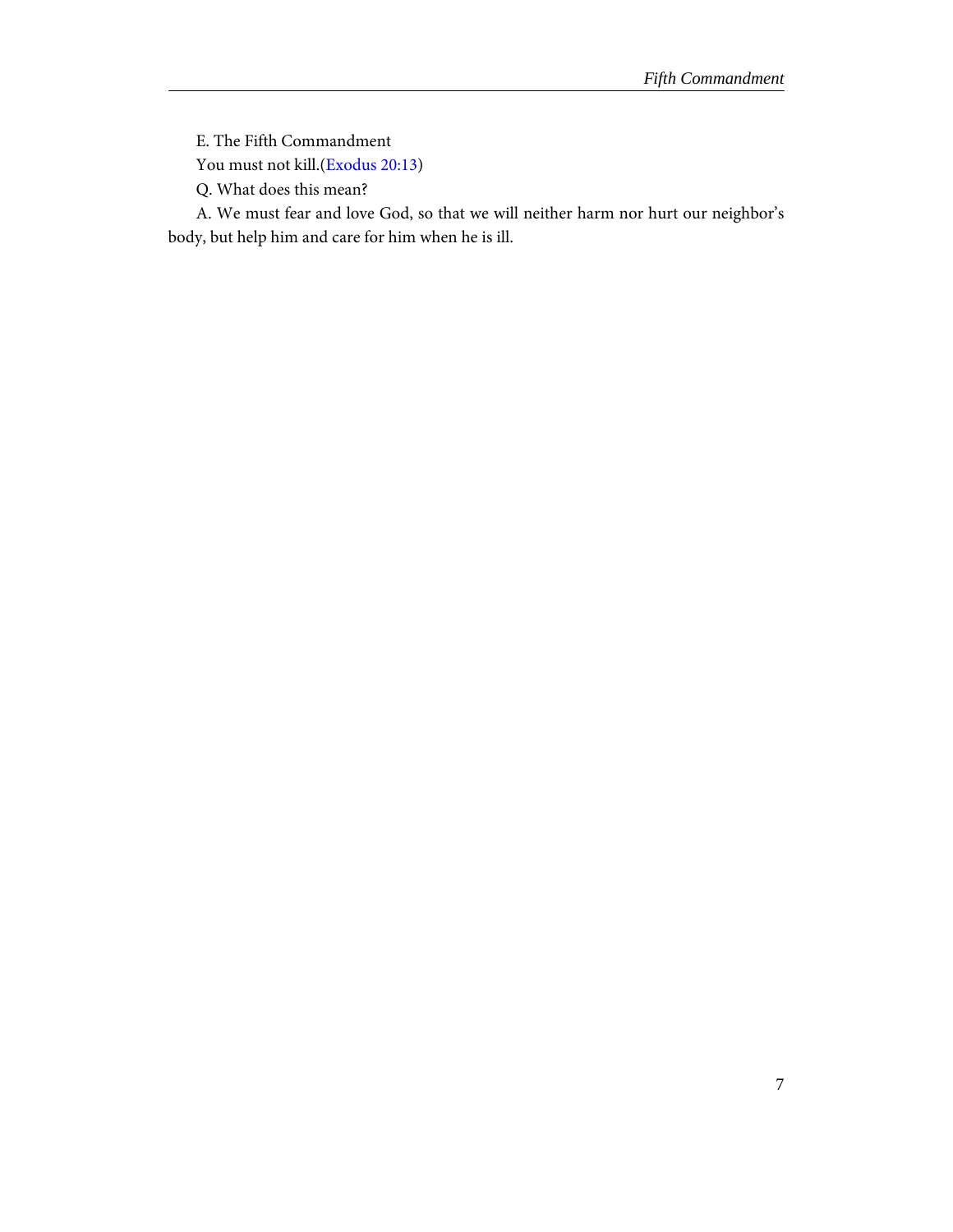<span id="page-12-1"></span><span id="page-12-0"></span>F. The Sixth Commandment

You must not commit adultery.([Exodus 20:14\)](http://www.ccel.org/study/Bible:Exod.20.14)

Q. What does this mean?

A. We must fear and love God, so that our words and actions will be clean and decent and so that everyone will love and honor their spouses.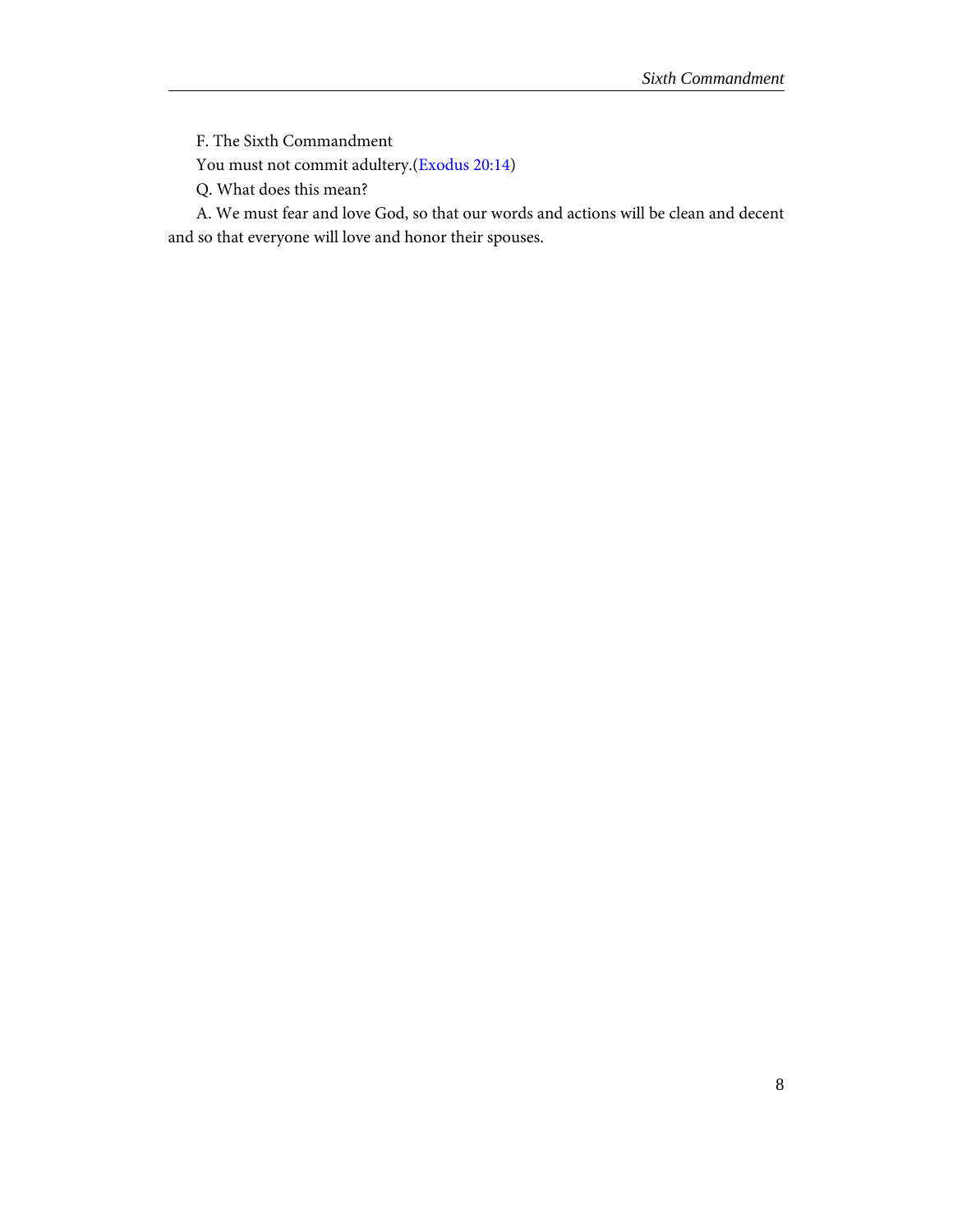<span id="page-13-1"></span><span id="page-13-0"></span>G. The Seventh Commandment

You must not steal. ([Exodus 20:15](http://www.ccel.org/study/Bible:Exod.20.15))

Q. What does this mean?

A. We must fear and love God, so that we will neither take our neighbor's money or property, nor acquire it by fraud or by selling him poorly made products, but will help him improve and protect his property and career.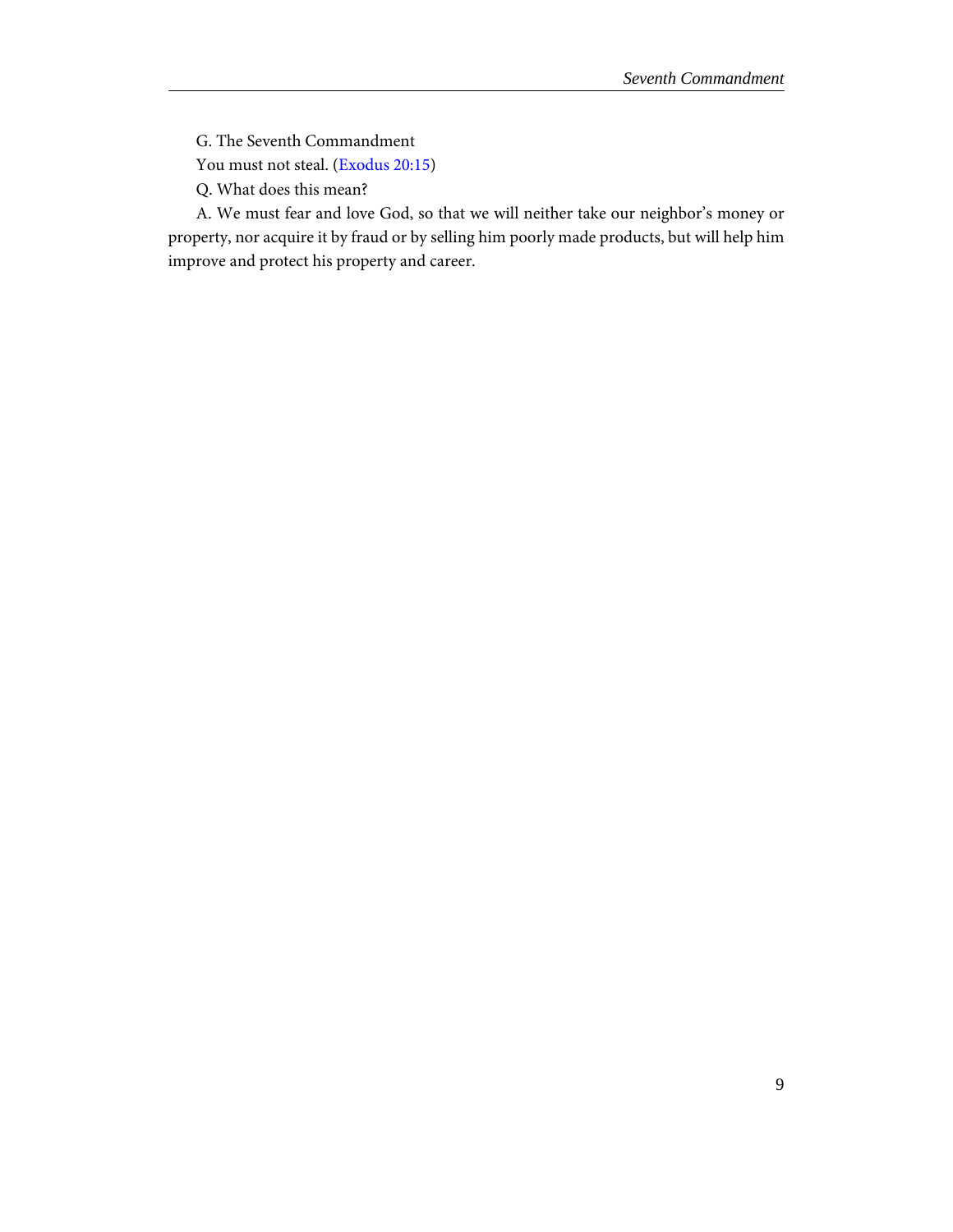<span id="page-14-1"></span><span id="page-14-0"></span>H. The Eighth Commandment

You must not tell lies about your neighbor.[\(Exodus 20:16](http://www.ccel.org/study/Bible:Exod.20.16))

Q. What does this mean?

A. We must fear and love God, so that we will not deceive by lying, betraying, slandering or ruining our neighbor's reputation, but will defend him, say good things about him, and see the best side of everything he does.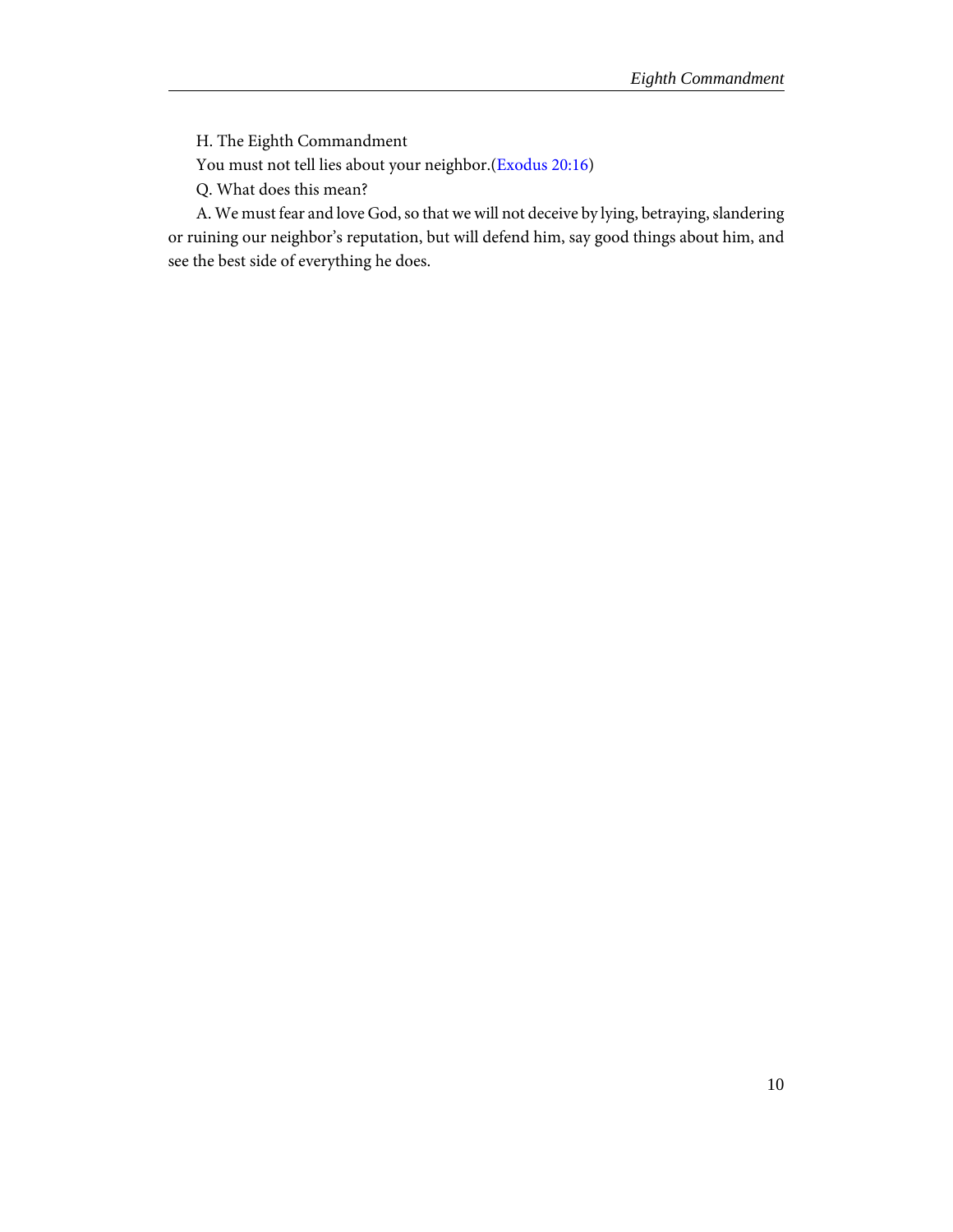<span id="page-15-1"></span><span id="page-15-0"></span>I. The Ninth Commandment

You must not desire your neighbor's house. ([Exodus 20:17\)](http://www.ccel.org/study/Bible:Exod.20.17)

Q. What does this mean?

A. We must fear and love God, so that we will not attempt to trick our neighbor out of his inheritance or house, take it by pretending to have a right to it, etc. but help him to keep & improve it.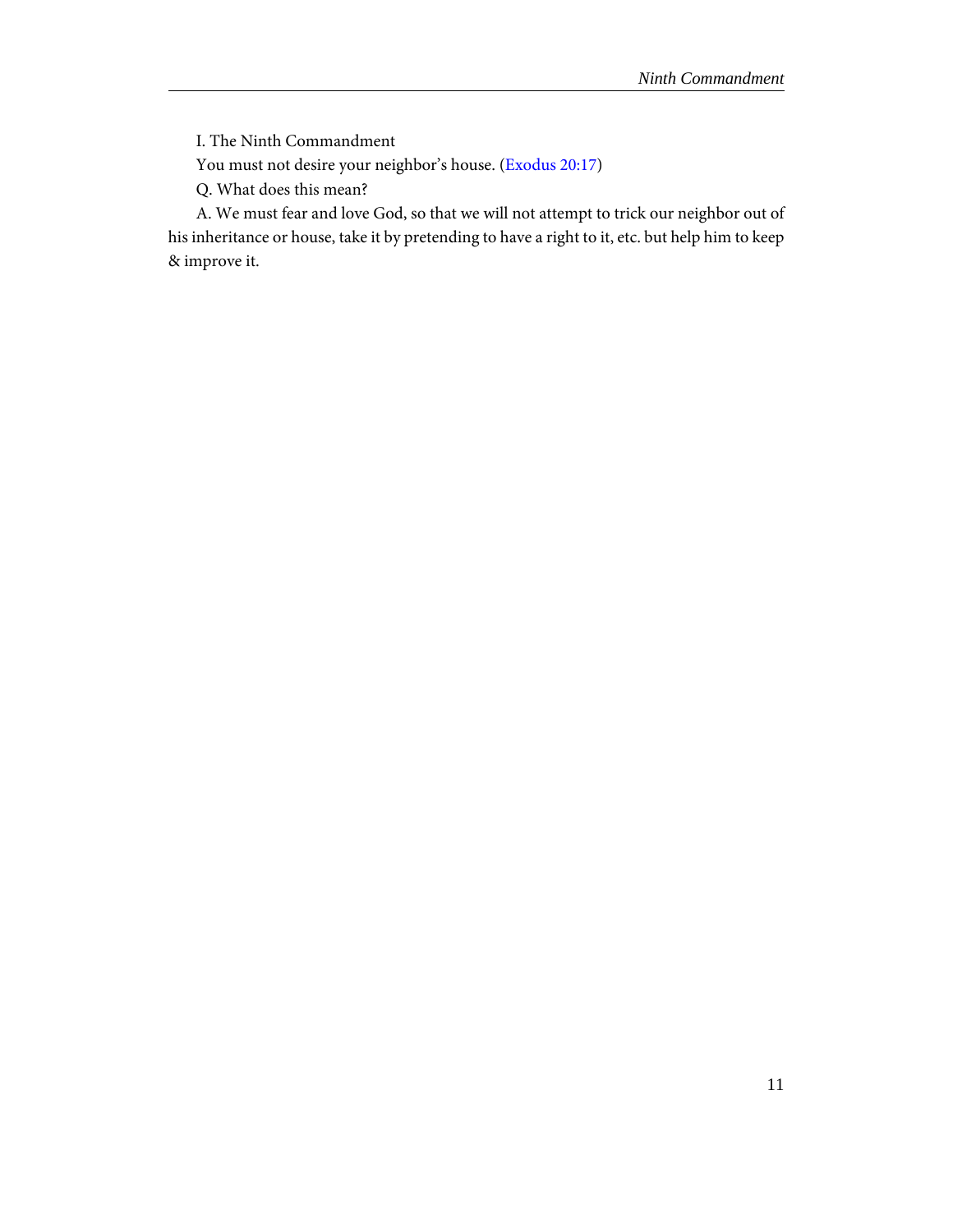J. The Tenth Commandment

<span id="page-16-1"></span><span id="page-16-0"></span>You must not desire your neighbor's wife, servant, maid, animals or anything that belongs to him.([Exodus 20:17](http://www.ccel.org/study/Bible:Exod.20.17))

Q. What does this mean?

A. We must fear and love God, so that we will not release our neighbor's cattle, take his employees from him or seduce his wife, but urge them to stay and do what they ought to do.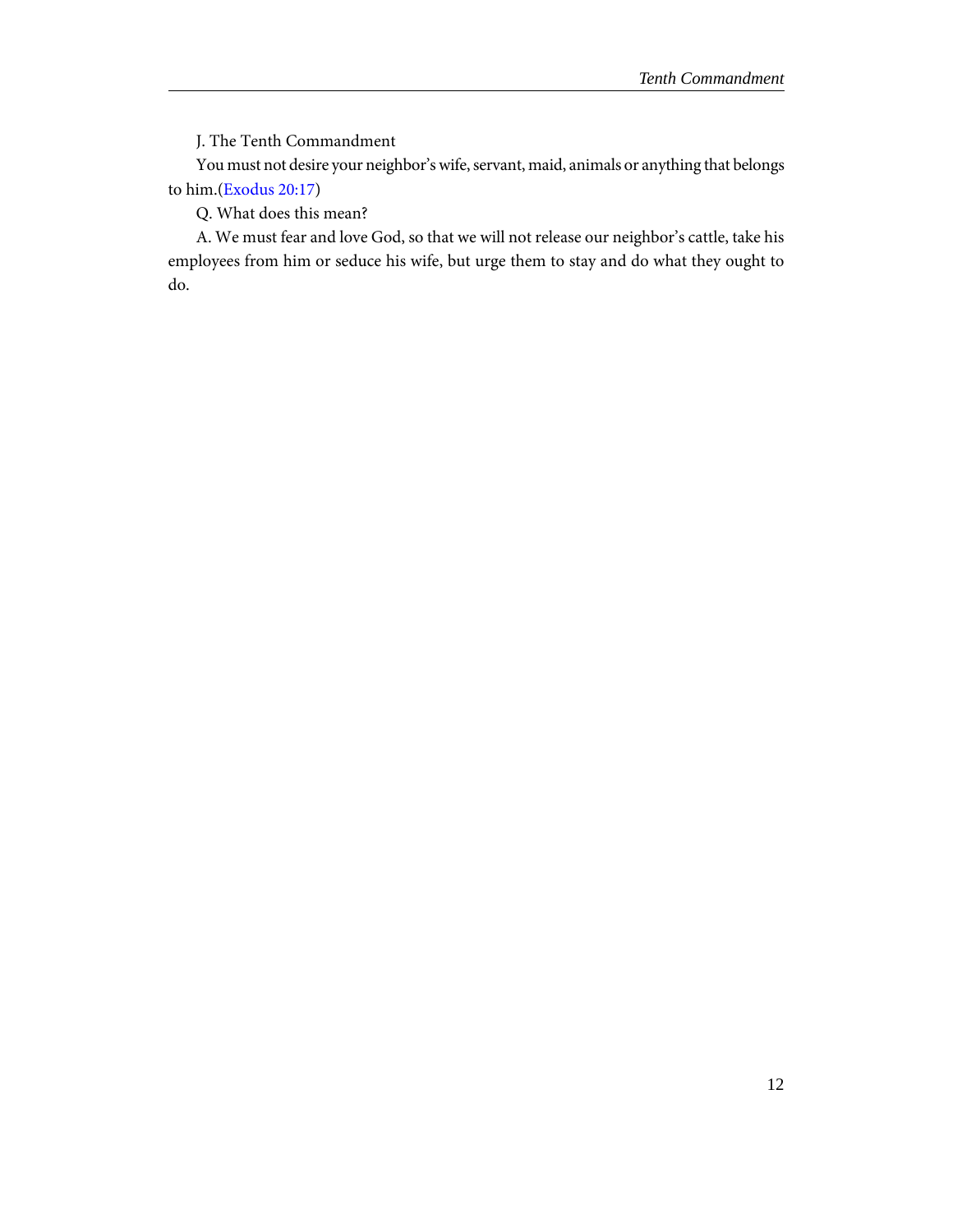<span id="page-17-0"></span>K. The Conclusion to the Commandments

Q. What does God say to us about all these commandments?

A. This is what He says:

<span id="page-17-1"></span>"I am the Lord Your God. I am a jealous God. I plague the grandchildren and great-grandchildren of those who hate me with their ancestor's sin. But I make whole those who love me for a thousand generations." [\(Exodus 20:5](http://www.ccel.org/study/Bible:Exod.20.5))

Q. What does it mean?

A. God threatens to punish everyone who breaks these commandments. We should be afraid of His anger because of this and not violate such commandments. But He promises grace and all good things to those who keep such commandments. Because of this, we, too, should love Him, trust Him, and willingly do what His commandments require.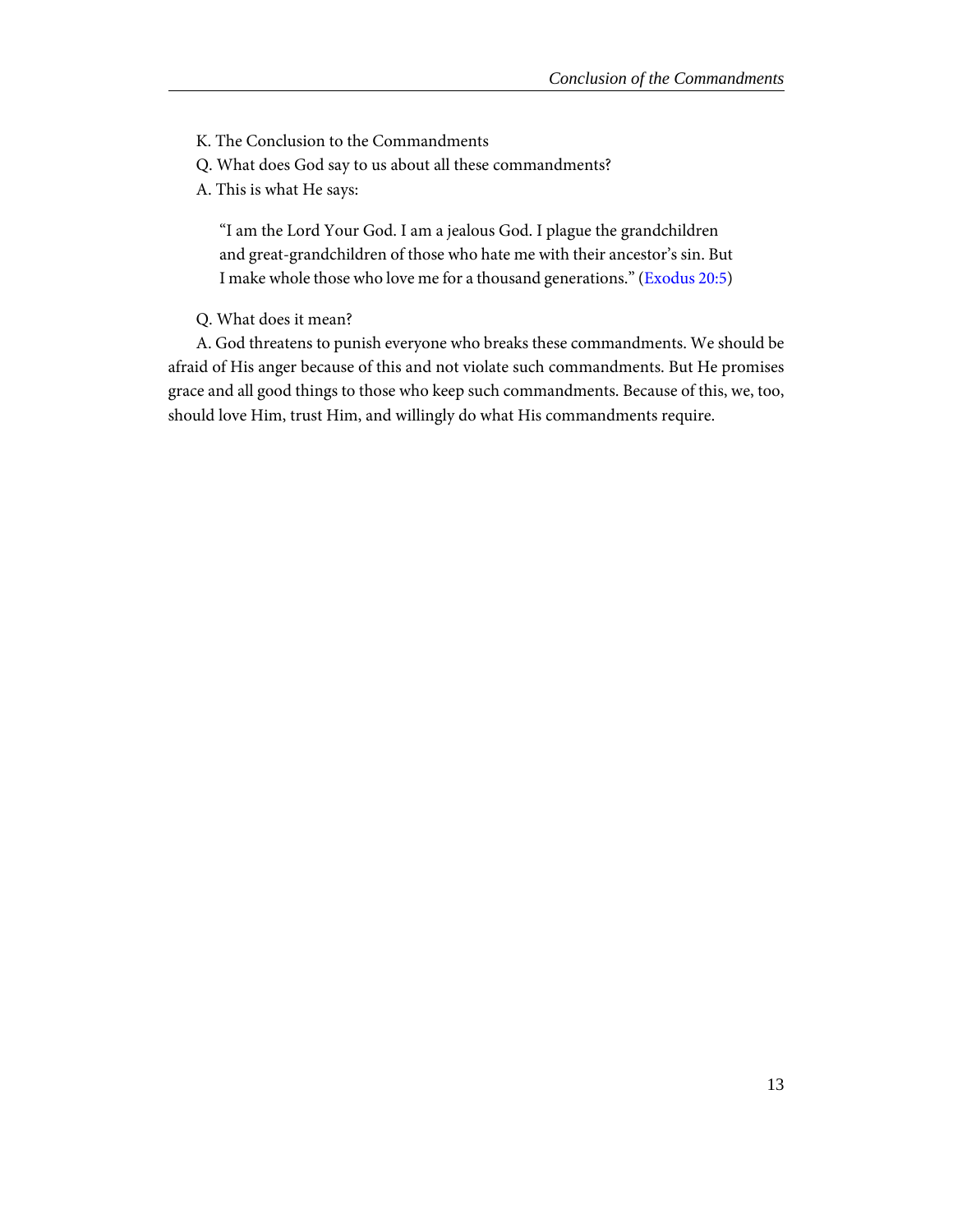#### **II.The Creed: The Simple Way a Father Should Present it to His Household**

<span id="page-18-0"></span>I. The First Article: On Creation

I believe in God the Almighty Father, Creator of Heaven and Earth.

Q. What does this mean?

A. I believe that God created me, along with all creatures. He gave to me: my body and soul, my eyes, ears and all the other parts of my body, my mind and all my senses. He preserves them as well. He gives me clothing and shoes, food and drink, house and land, wife and children, fields, animals and all I own. Every day He abundantly provides everything I need to nourish this body and life. He protects me against all danger. he shields and defends me from all evil. He does all this because of His pure, fatherly and divine goodness and His mercy, not because I've earned it or deserved it. For all of this, I must thank Him, praise Him, serve Him and obey Him. Yes, this is true!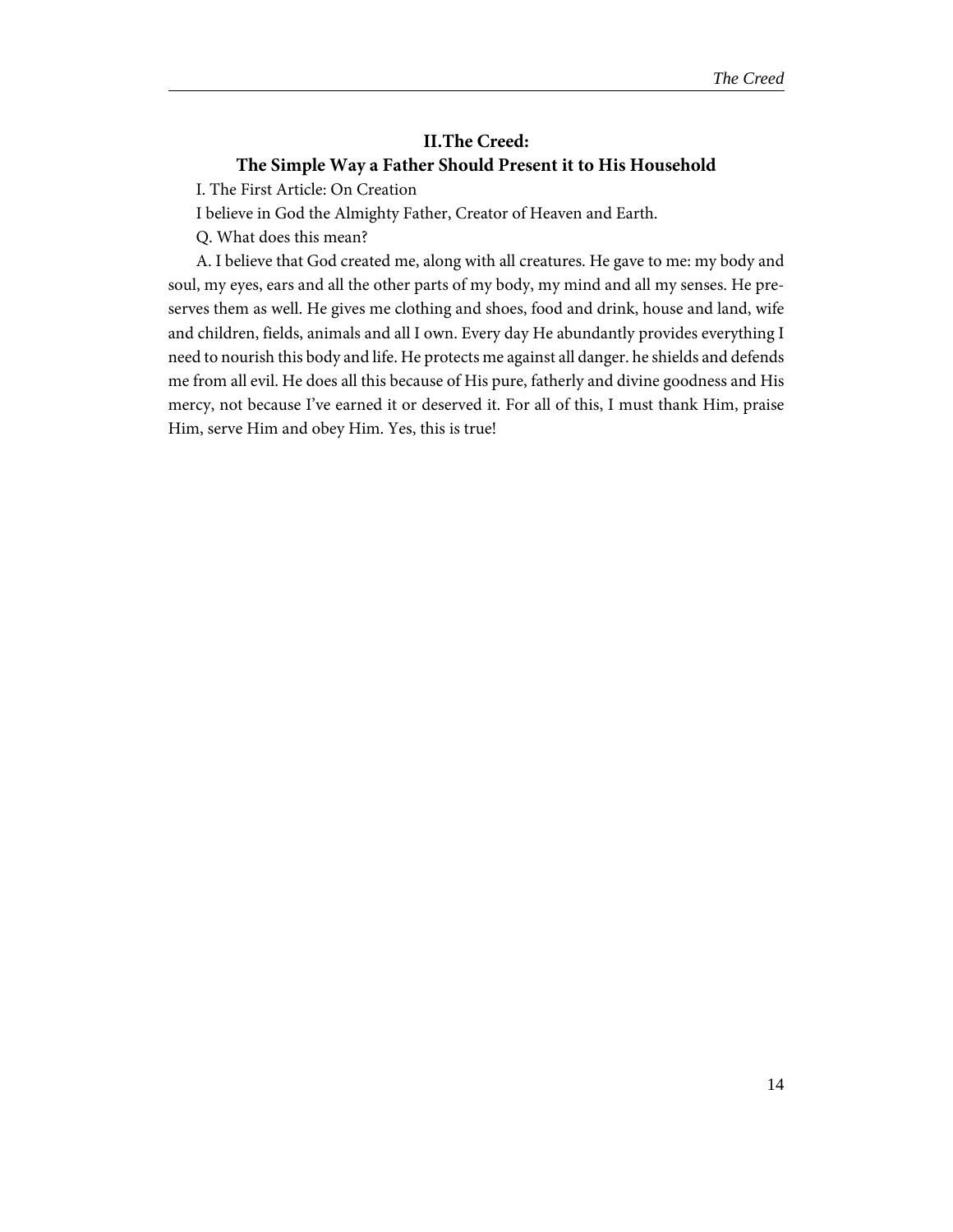<span id="page-19-0"></span>II. The Second Article: On Redemption

And in Jesus Christ, His only Son, our Lord, Who was conceived by the Holy Spirit, born of the Virgin Mary, suffered under Pontius Pilate, was crucified, died and was buried, descended to Hell, on the third day rose again from the dead, ascended to Heaven and sat down at the right hand of God the Almighty Father. From there He will come to judge the living and the dead.

#### Q. What does this mean?

A. I believe that Jesus Christ is truly God, born of the Father in eternity and also truly man, born of the Virgin Mary. He is my Lord! He redeemed me, a lost and condemned person, bought and won me from all sins, death and the authority of the Devil. It did not cost Him gold or silver, but His holy, precious blood, His innocent body—His death! Because of this, I am His very own, will live under Him in His kingdom and serve Him righteously, innocently and blessedly forever, just as He is risen from death, lives and reigns forever. Yes, this is true.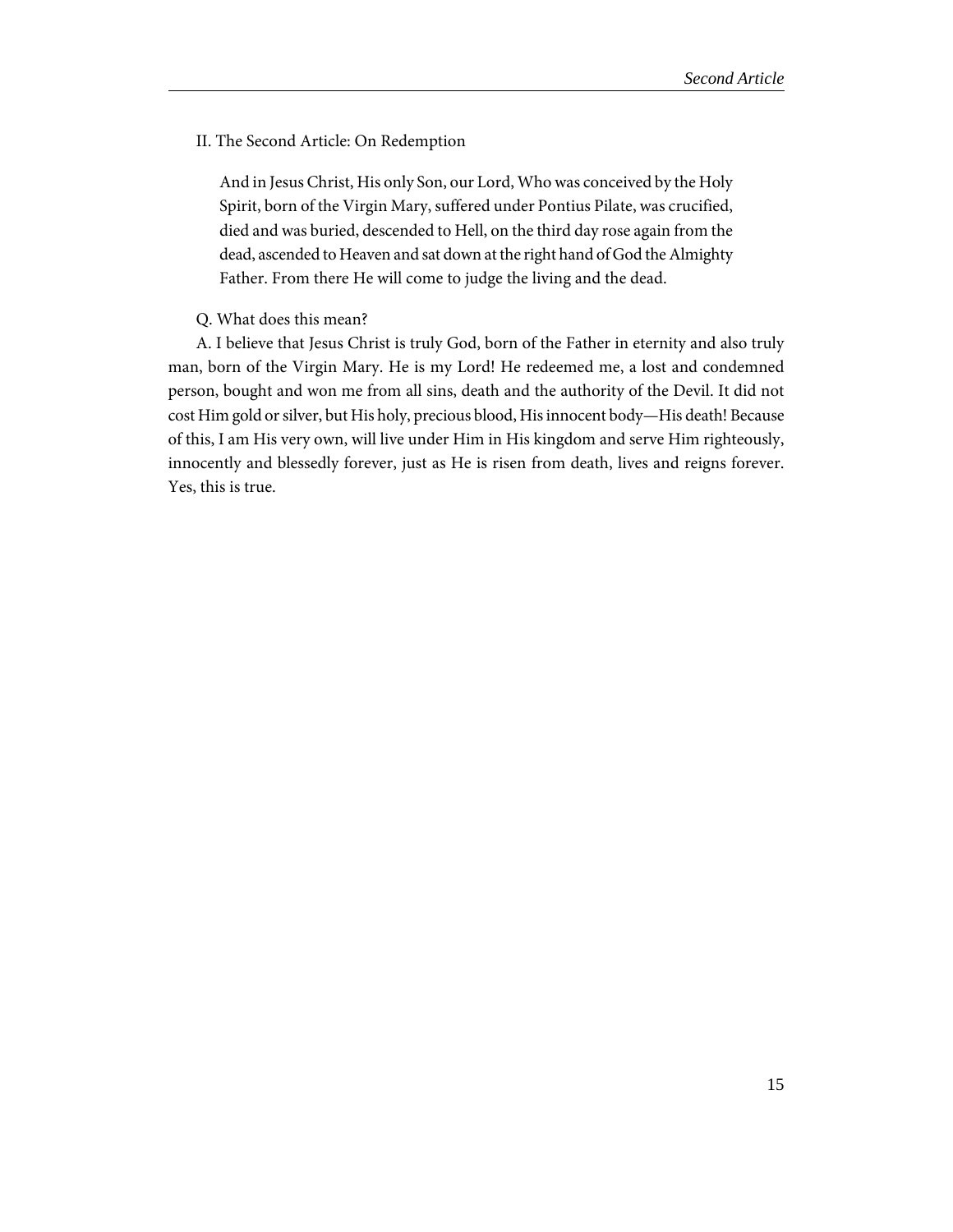III. The Third Article: On Becoming Holy

<span id="page-20-0"></span>I believe in the Holy Spirit, the holy Christian Church, the community of the saints, the forgiveness of sins, the resurrection of the body, and an everlasting life. Amen.

Q. What does this mean?

A. I believe that I cannot come to my Lord Jesus Christ by my own intelligence or power. But the Holy Spirit called me by the Gospel, enlightened me with His gifts, made me holy and kept me in the true faith, just as He calls, gathers together, enlightens and makes holy the whole Church on earth and keeps it with Jesus in the one, true faith. In this Church, He generously forgives each day every sin committed by me and by every believer. On the last day, He will raise me and all the dead from the grave. He will give eternal life to me and to all who believe in Christ. Yes, this is true!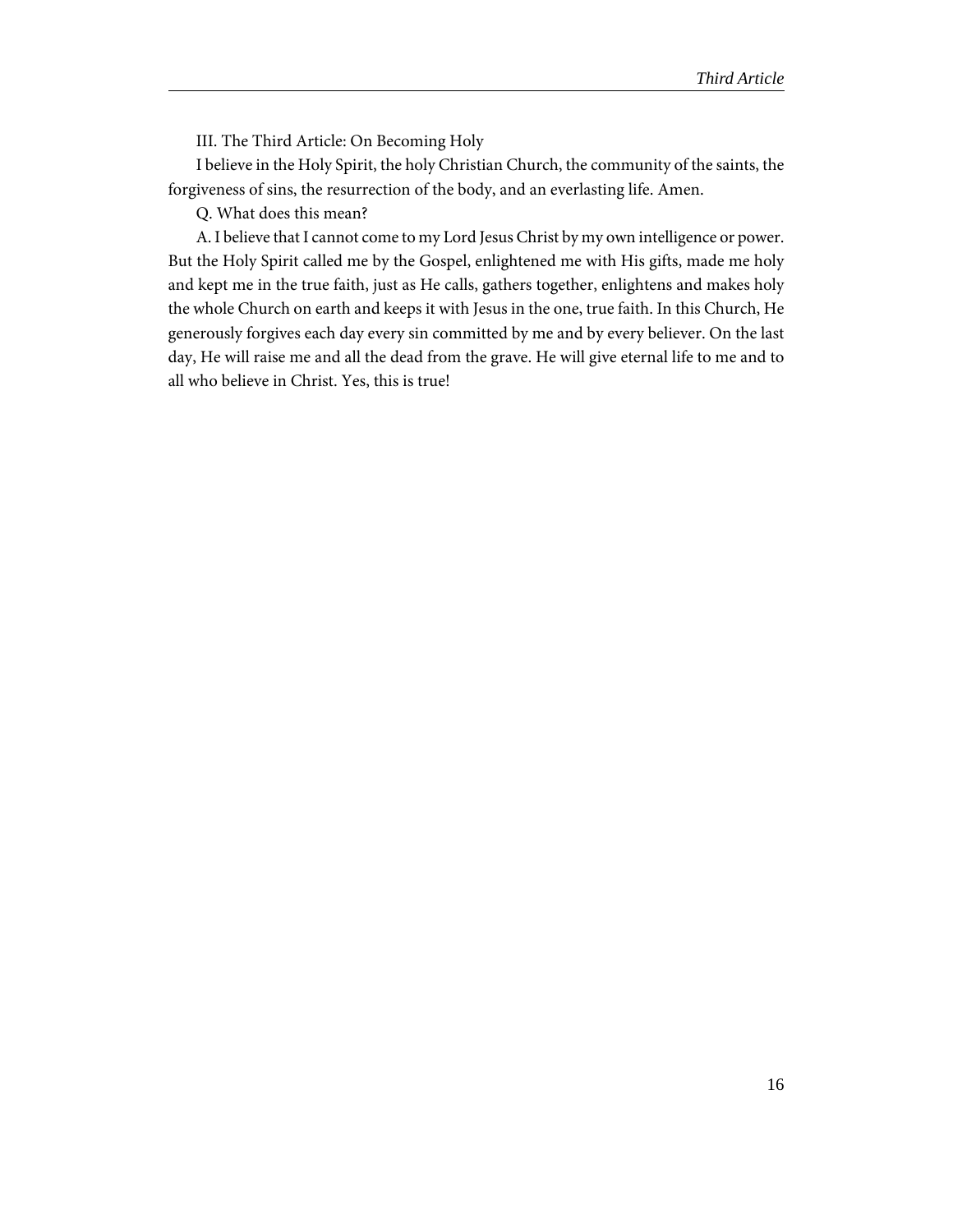#### **III.The Our Father: The Simple Way a Father Should Present it to His Household**

<span id="page-21-1"></span><span id="page-21-0"></span>I. Introduction

Our Father, Who is in Heaven. [\(Matthew 6:9](http://www.ccel.org/study/Bible:Matt.6.9))

Q. What does this mean?

A. In this introduction, God invites us to believe that He is our real Father and we are His real children, so that we will pray with trust and complete confidence, in the same way beloved children approach their beloved Father with their requests.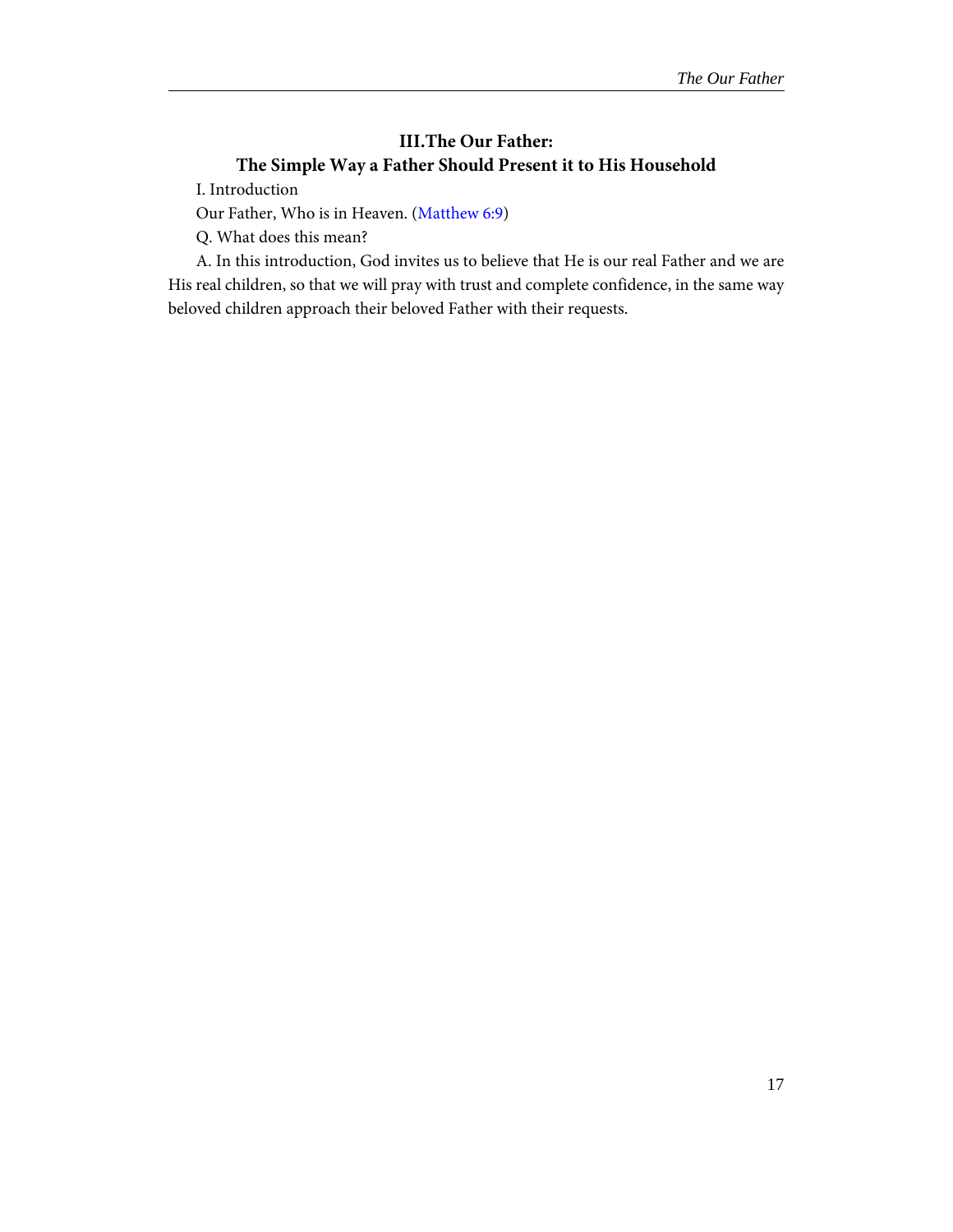<span id="page-22-1"></span><span id="page-22-0"></span>The First Request

May Your name be holy.([Matthew 6:9\)](http://www.ccel.org/study/Bible:Matt.6.9)

Q. What does this mean?

A. Of course, God's name is holy in and of itself, but by this request, we pray that He will make it holy among us, too.

Q. How does this take place?

A. It happens when God's Word is taught clearly and purely, and when we live holy lives as God's children based upon it. Help us, Heavenly Father, to do this! But anyone who teaches and lives by something other than God's Word defiles God's name among us. Protect us from this, Heavenly Father!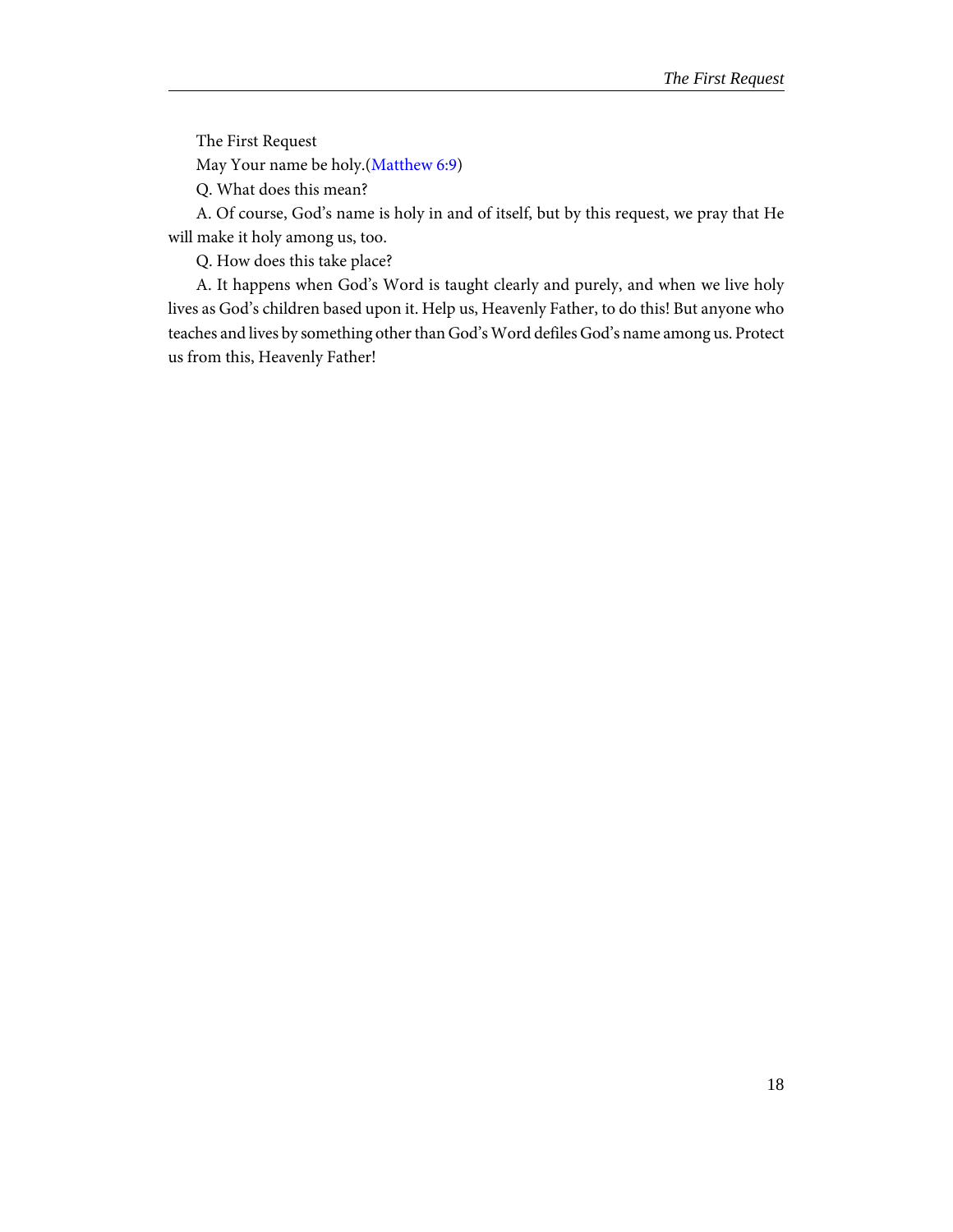<span id="page-23-1"></span><span id="page-23-0"></span>The Second Request

Your Kingdom come.([Matthew 6:10\)](http://www.ccel.org/study/Bible:Matt.6.10)

Q. What does this mean?

A. Truly God's Kingdom comes by itself, without our prayer. But we pray in this request that it may come to us as well.

Q. How does this happen?

A. It happens when the Heavenly Father gives us His Holy Spirit, so that we believe His holy Word by His grace and live godly lives here in this age and there in eternal life.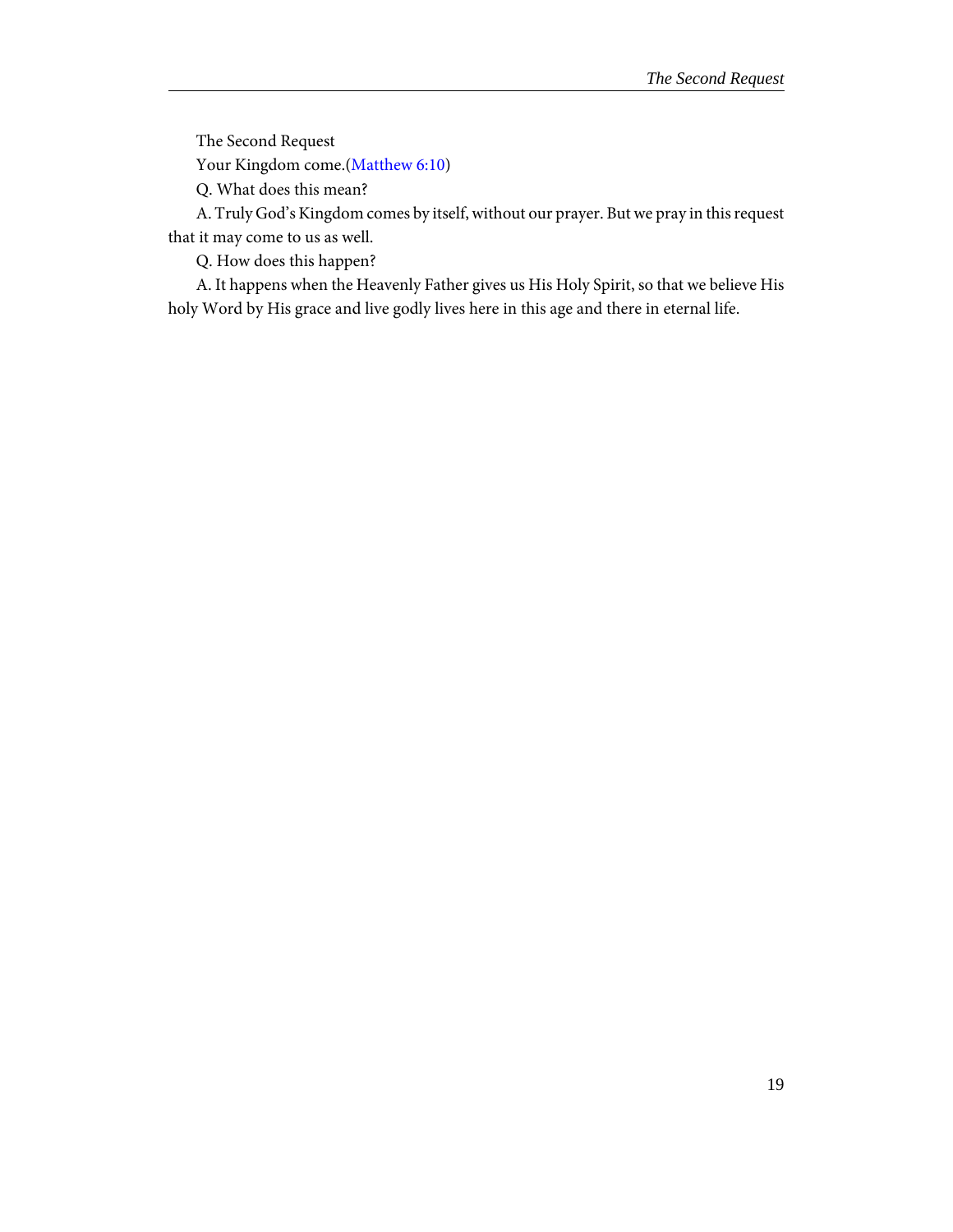IV. The Third Request

<span id="page-24-1"></span><span id="page-24-0"></span>May Your will be accomplished. As it is in Heaven, so may it be on Earth.([Matthew](http://www.ccel.org/study/Bible:Matt.6.10) [6:10](http://www.ccel.org/study/Bible:Matt.6.10))

Q. What does this mean?

A. Truly, God's good and gracious will is accomplished without our prayer. But we pray in this request that is accomplished among us as well.

Q. How does this happen?

A. It happens when God destroys and interferes with every evil will and all evil advice, which will not allow God's Kingdom to come, such as the Devil's will, the world's will and will of our bodily desires. It also happens when God strengthens us by faith and by His Word and keeps us living by them faithfully until the end of our lives. This is His will, good and full of grace.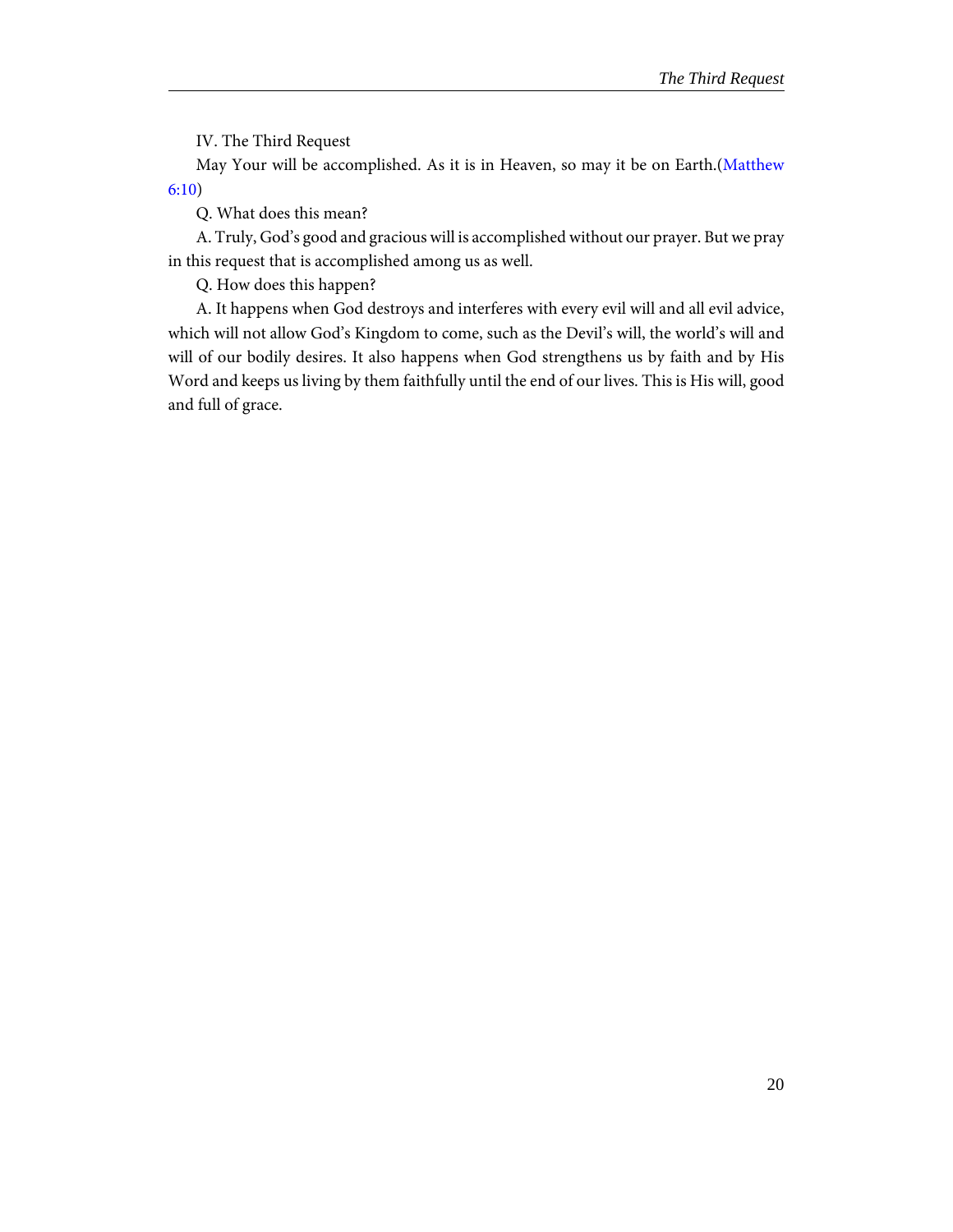<span id="page-25-1"></span><span id="page-25-0"></span>V. The Fourth Request

Give us today our daily bread.([Matthew 6:11](http://www.ccel.org/study/Bible:Matt.6.11))

Q. What does this mean?

A. Truly, God gives daily bread to evil people, even without our prayer. But we pray in this request that He will help us realize this and receive our daily bread with thanksgiving.

Q. What does "Daily bread" mean?

A. Everything that nourishes our body and meets its needs, such as: Food, drink, clothing, shoes, house, yard, fields, cattle, money, possessions, a devout spouse, devout children, devout employees, devout and faithful rulers, good government, good weather, peace, health, discipline, honor, good friends, faithful neighbors and other things like these.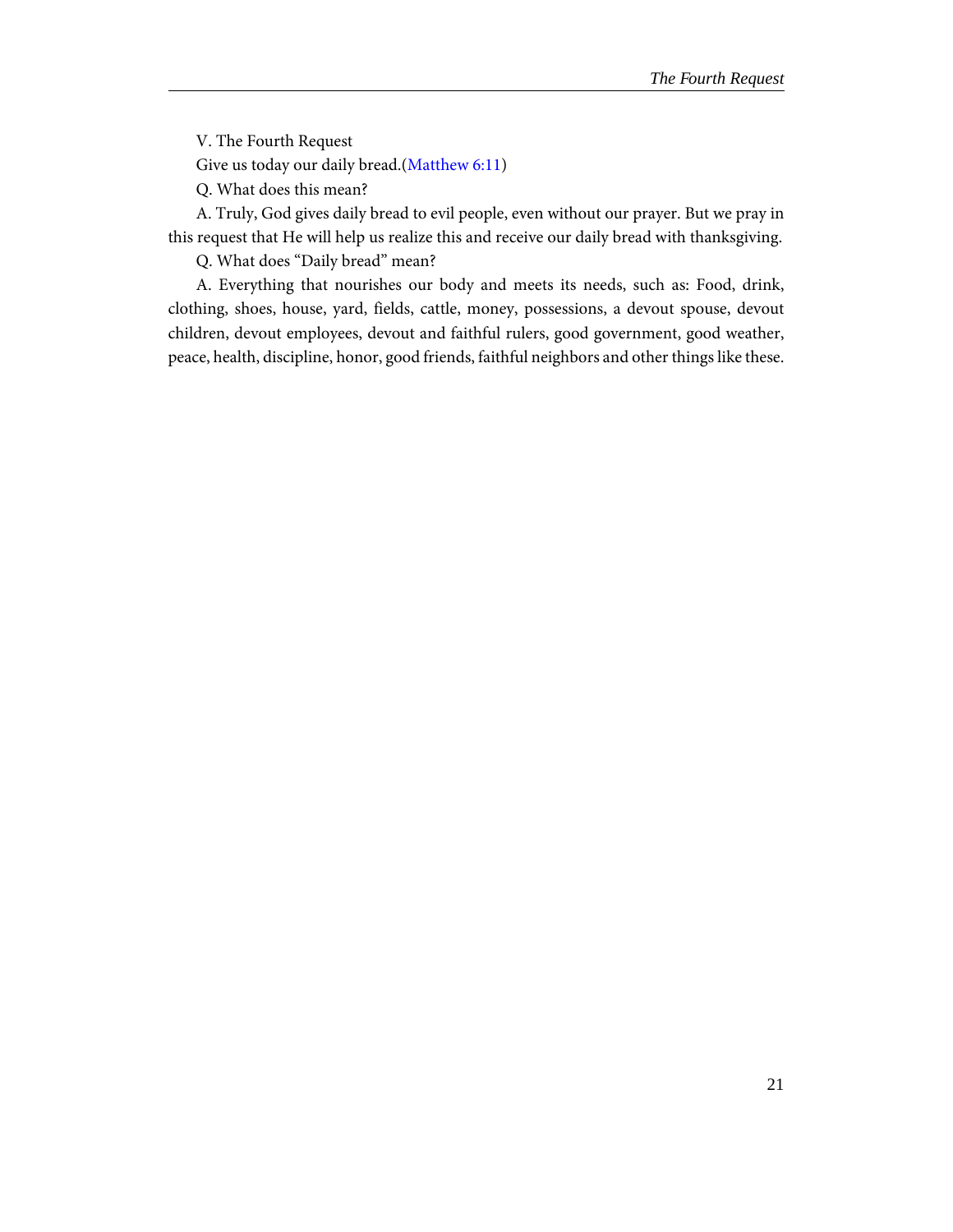#### <span id="page-26-1"></span><span id="page-26-0"></span>**VI. The Fifth Request**

And forgive our guilt, as we forgive those guilty of sinning against us.[\(Matthew 6:13](http://www.ccel.org/study/Bible:Matt.6.13)) Q. What does this mean?

A. We pray in this request that our Heavenly Father will neither pay attention to our sins nor refuse requests such as these because of our sins and because we are neither worthy nor deserve the things for which we pray. Yet He wants to give them all to us by His grace, because many times each day we sin and truly deserve only punishment. Because God does this, we will, of course, want to forgive from our hearts and willingly do good to those who sin against us.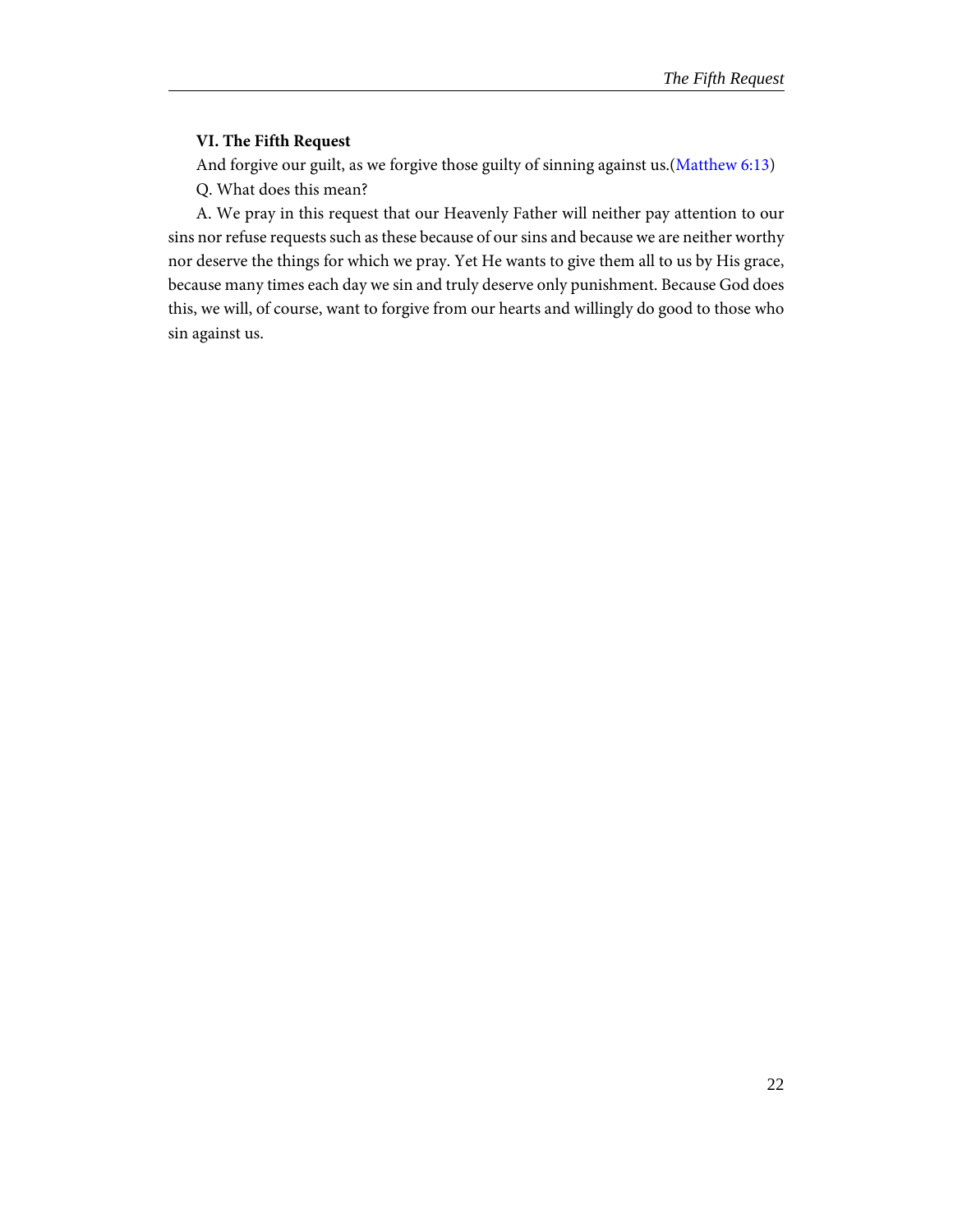<span id="page-27-1"></span><span id="page-27-0"></span>VII. The Sixth Request And lead us not into temptation.[\(Matthew 6:12](http://www.ccel.org/study/Bible:Matt.6.12)) Q. What does this mean?

A. God tempts no one, of course, but we pray in this request that God will protect us and save us, so that the Devil, the world and our bodily desires will neither deceive us nor seduce us into heresy, despair or other serious shame or vice, and so that we will win and be victorious in the end, even if they attack us.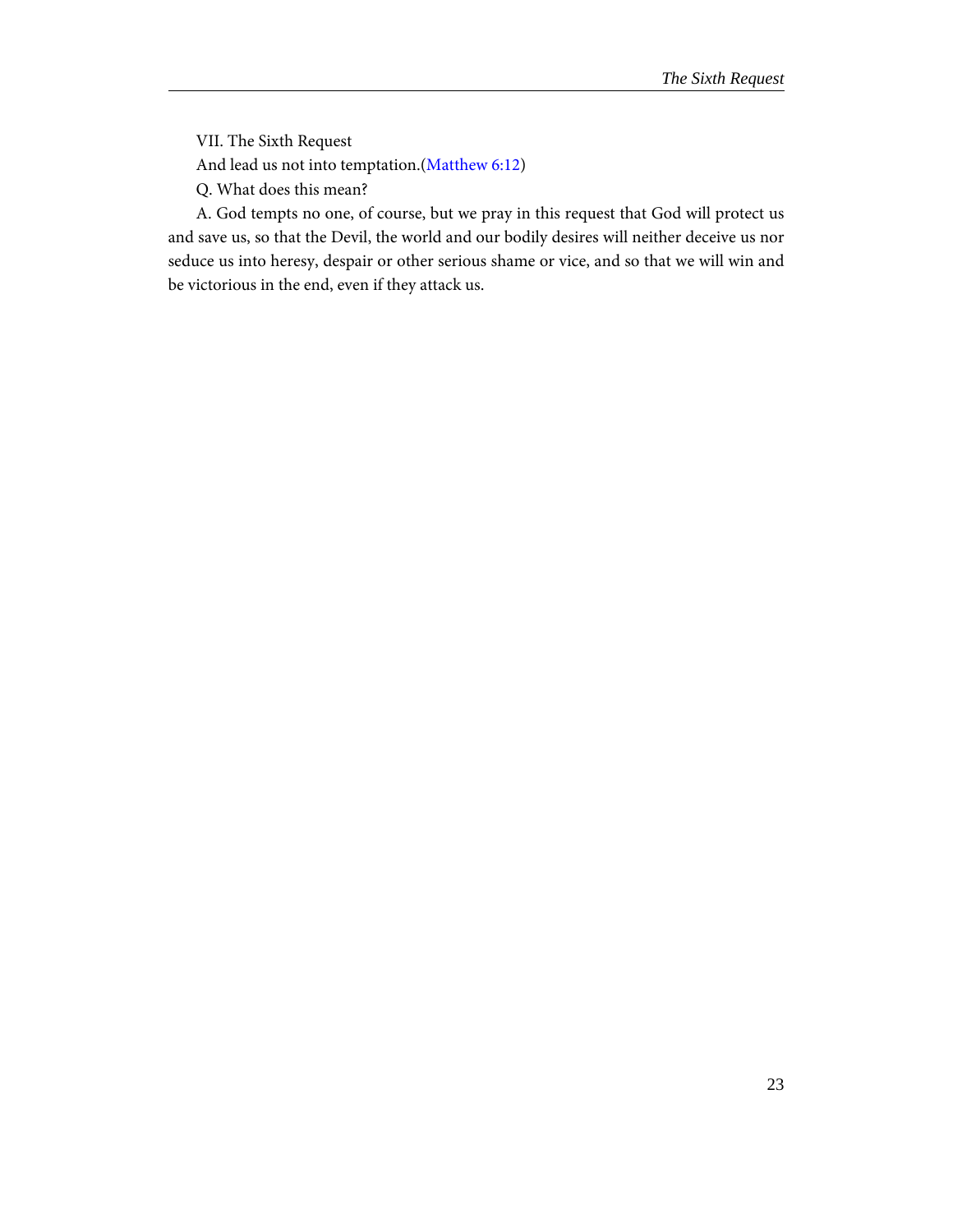<span id="page-28-1"></span><span id="page-28-0"></span>VIII. The Seventh Request But set us free from the Evil One.([Matthew 6:12](http://www.ccel.org/study/Bible:Matt.6.12)) Q. What does this mean?

A. We pray in this request, as a summary, that our Father in Heaven will save us from every kind of evil that threatens body, soul, property and honor. We pray that when at last our final hour has come, He will grant us a blessed death, and, in His grace, bring us to Himself from this valley of tears.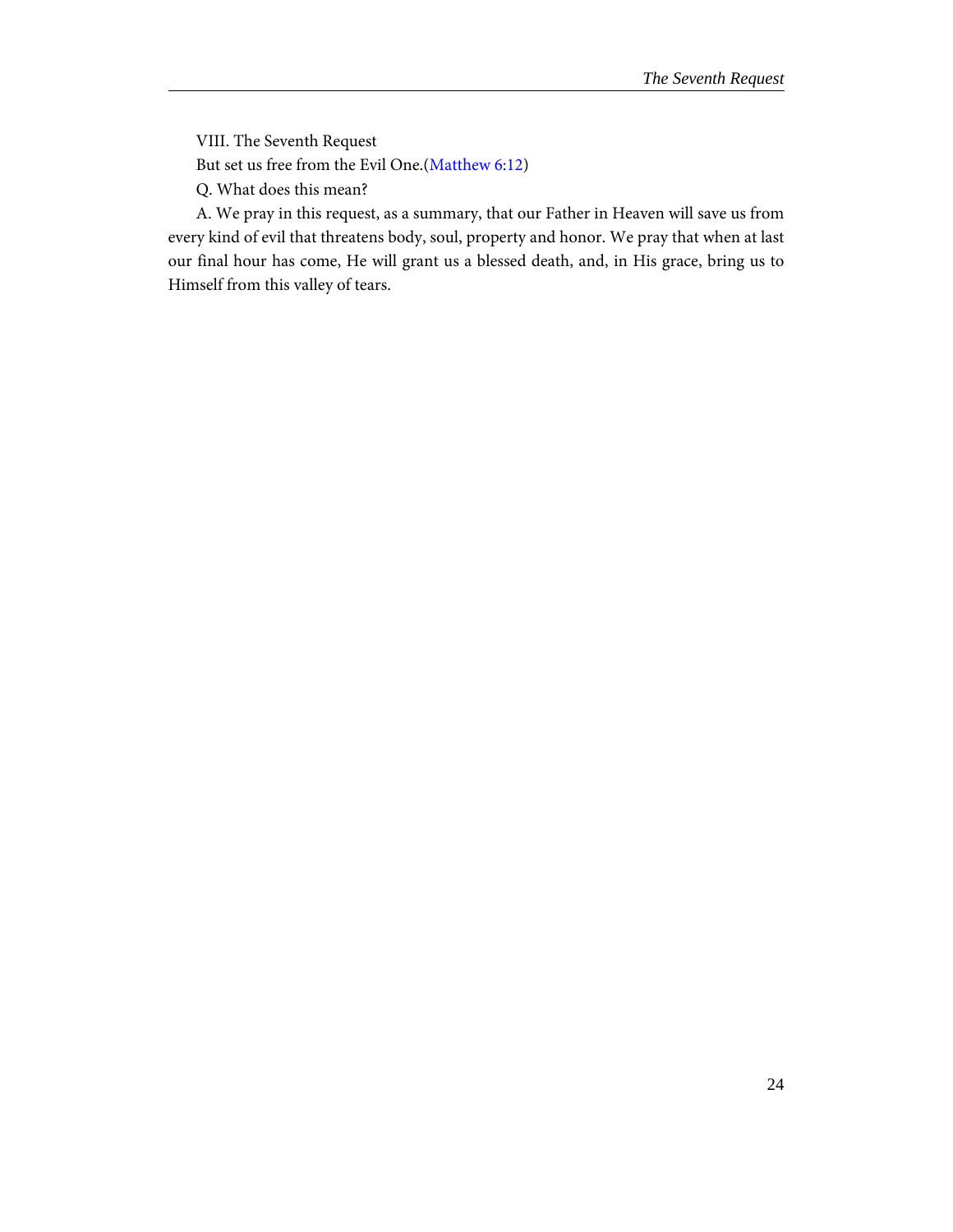<span id="page-29-0"></span>XI. Amen.

Q. What does this mean?

A. That I should be certain that such prayers are acceptable to the Father in Heaven and will be granted, that He Himself has commanded us to pray in this way and that He promises to answer us. Amen. Amen. This means: Yes, yes it will happen this way.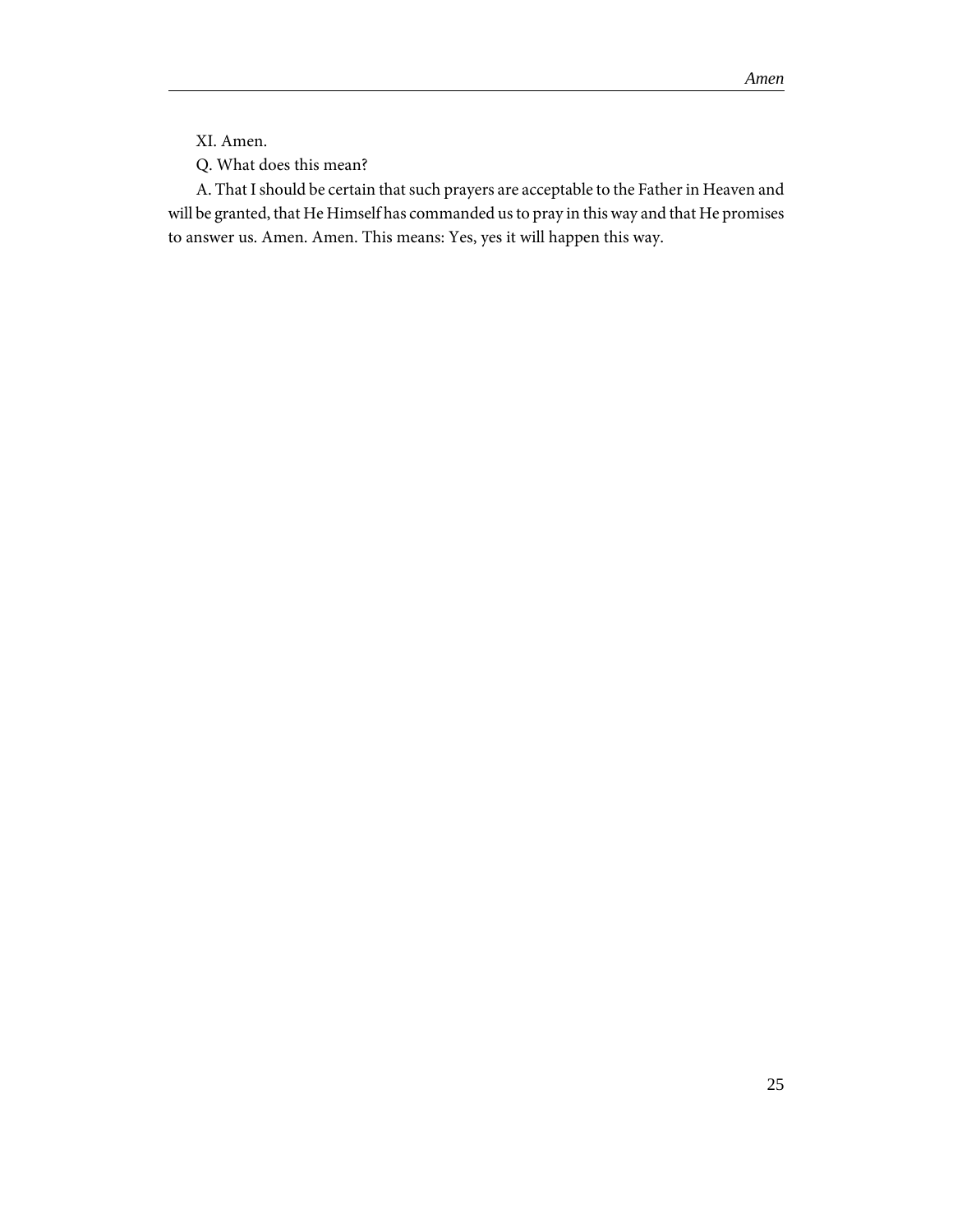#### **IV. The Sacrament of Holy Baptism: The Simple Way a Father Should Present it to His Household**

<span id="page-30-0"></span>I. Q. What is Baptism?

<span id="page-30-1"></span>A. Baptism is not just plain water, but it is water contained within God's command and united with God's Word.

Q. Where in the Word of God is this?

A. Where our Lord Christ spoke in the last chapter of Matthew [\(Matthew 28:19\)](http://www.ccel.org/study/Bible:Matt.28.19):

"Go into all the world, teaching all heathen nations, and baptizing them in the name of the Father, the Son and of the Holy Spirit."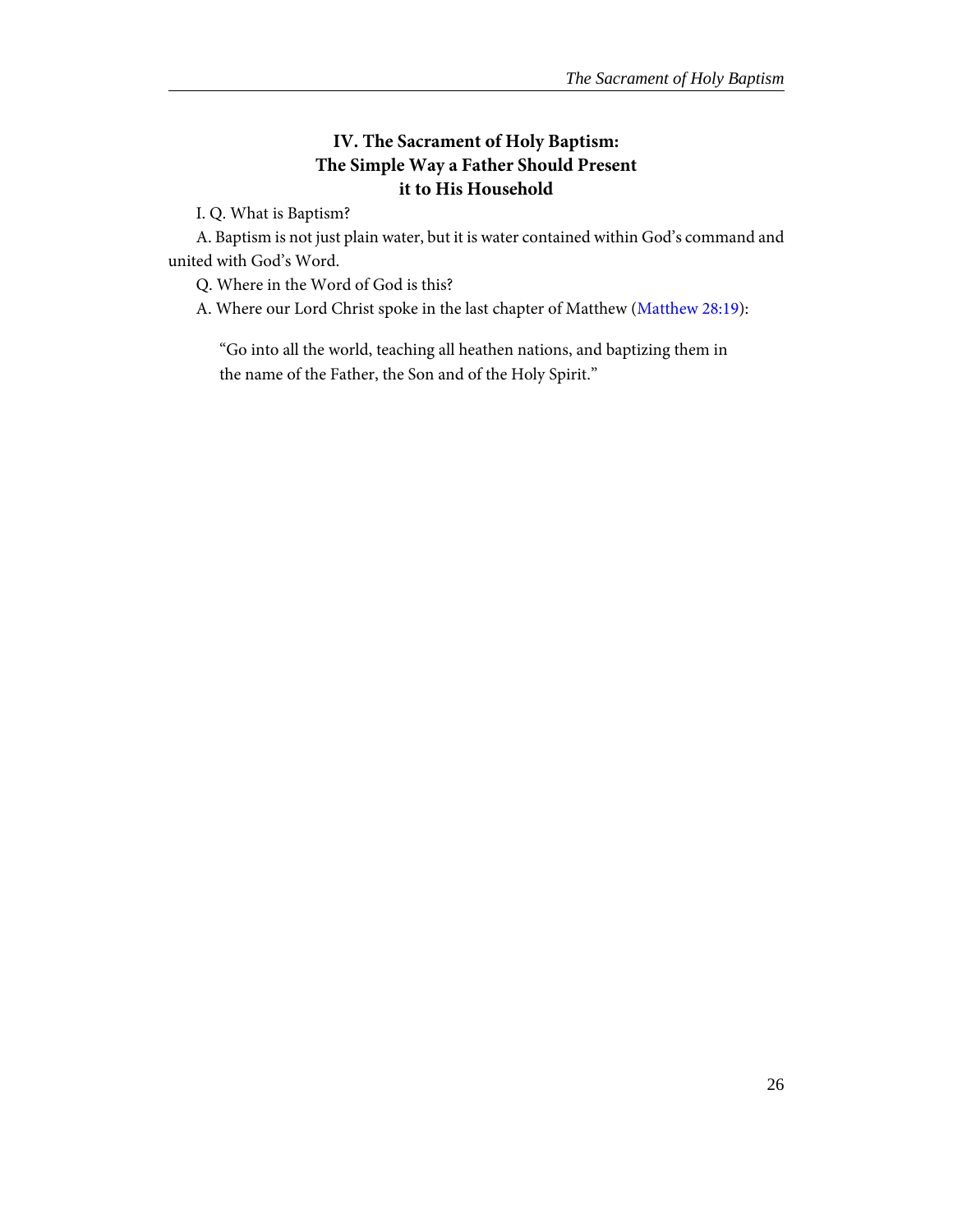II. Q. What does Baptism give? What good is it?

<span id="page-31-0"></span>A. It gives us the forgiveness of sins, redeems us from death and the Devil, and gives eternal salvation to all who believe this, just as God's words and promises declare.

<span id="page-31-1"></span>Q. What are these words and promises of God?

A. Our Lord Christ spoke one of them in the last chapter of Mark ([Mark 16:16](http://www.ccel.org/study/Bible:Mark.16.16)):

"Whoever believes and is baptized will be saved; but whoever does not believe will be damned."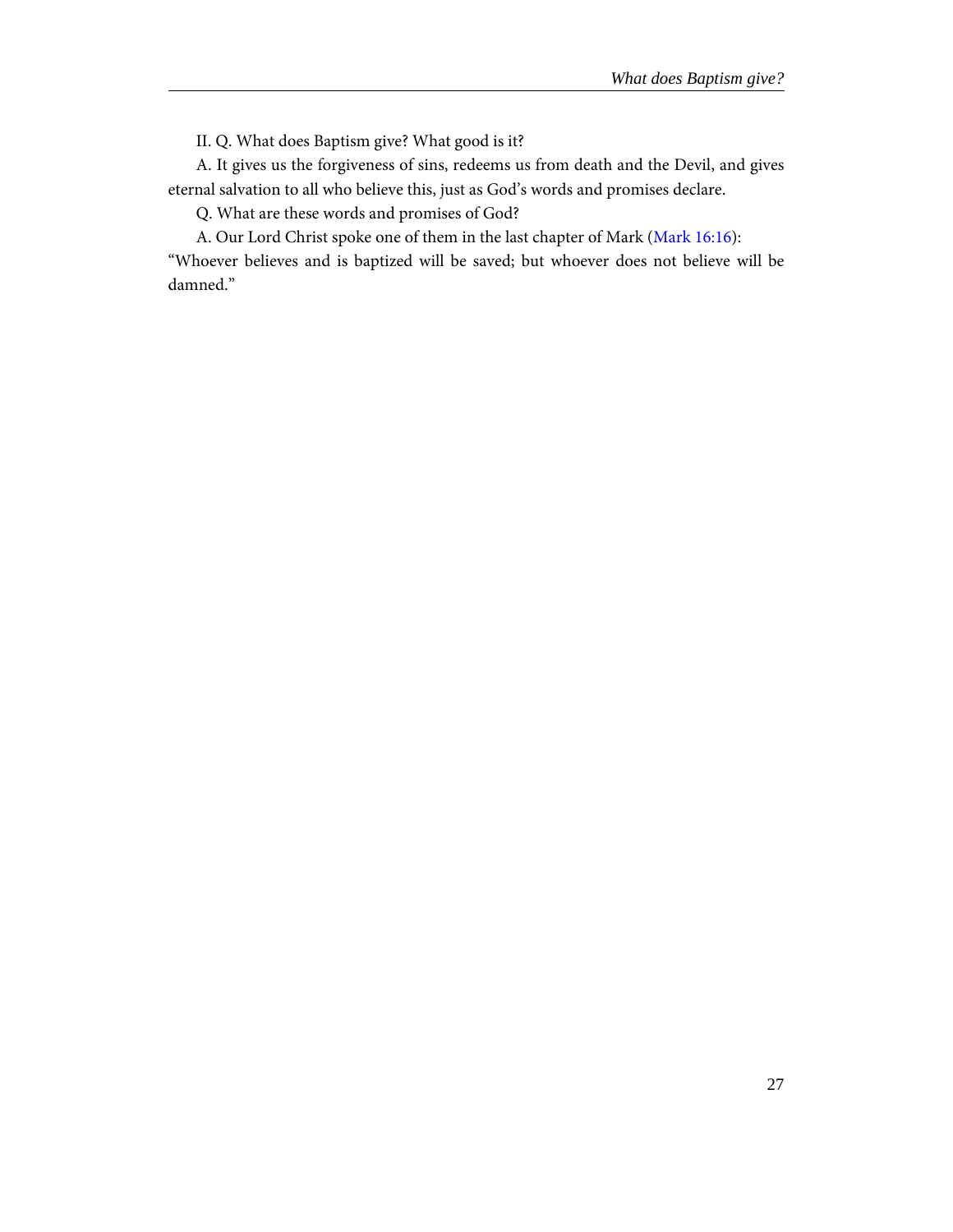III. Q. How can water do such great things?

<span id="page-32-1"></span><span id="page-32-0"></span>A. Water doesn't make these things happen, of course. It is God's Word, which is with and in the water. Because, without God's Word, the water is plain water and not baptism. But with God's Word it is a Baptism, a grace-filled water of life, a bath of new birth in the Holy Spirit, as St. Paul said to Titus in the third chapter ([Titus 3:5-8\)](http://www.ccel.org/study/Bible:Titus.3.5-Titus.3.8):

"Through this bath of rebirth and renewal of the Holy Spirit, which He poured out on us abundantly through Jesus Christ, our Savior, that we, justified by the same grace are made heirs according to the hope of eternal life. This is a faithful saying."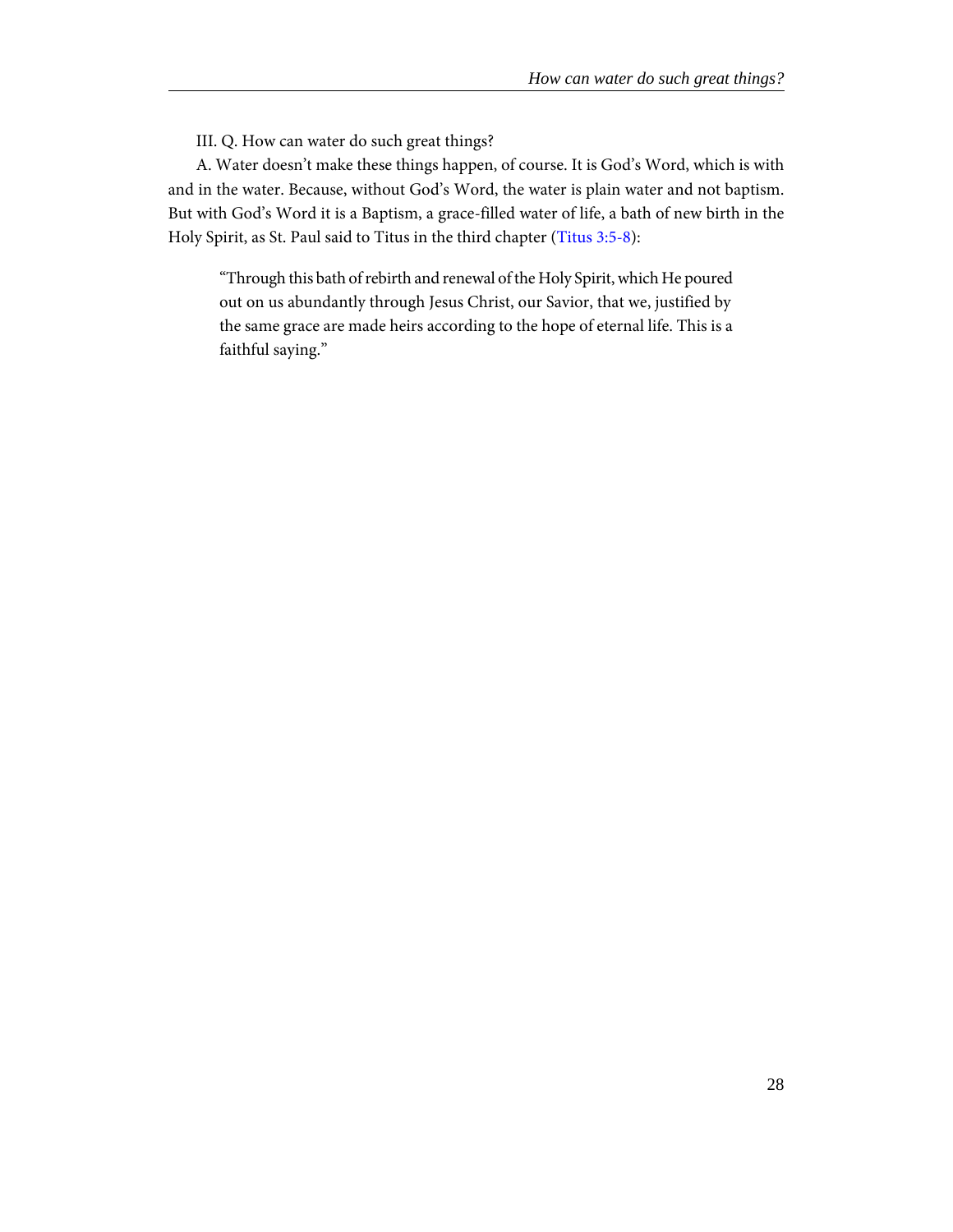Q. What is the meaning of such a water Baptism?

<span id="page-33-0"></span>A. It means that the old Adam in us should be drowned by daily sorrow and repentance, and die with all sins and evil lusts, and, in turn, a new person daily come forth and rise from death again. He will live forever before God in righteousness and purity.

<span id="page-33-1"></span>Q. Where is this written?

A. St. Paul says to the Romans in Chapter Six ([Romans 6:4\)](http://www.ccel.org/study/Bible:Rom.6.4):

"We are buried with Christ through Baptism into death, so that, in the same way Christ is risen from the dead by the glory of the Father, thus also must we walk in a new life."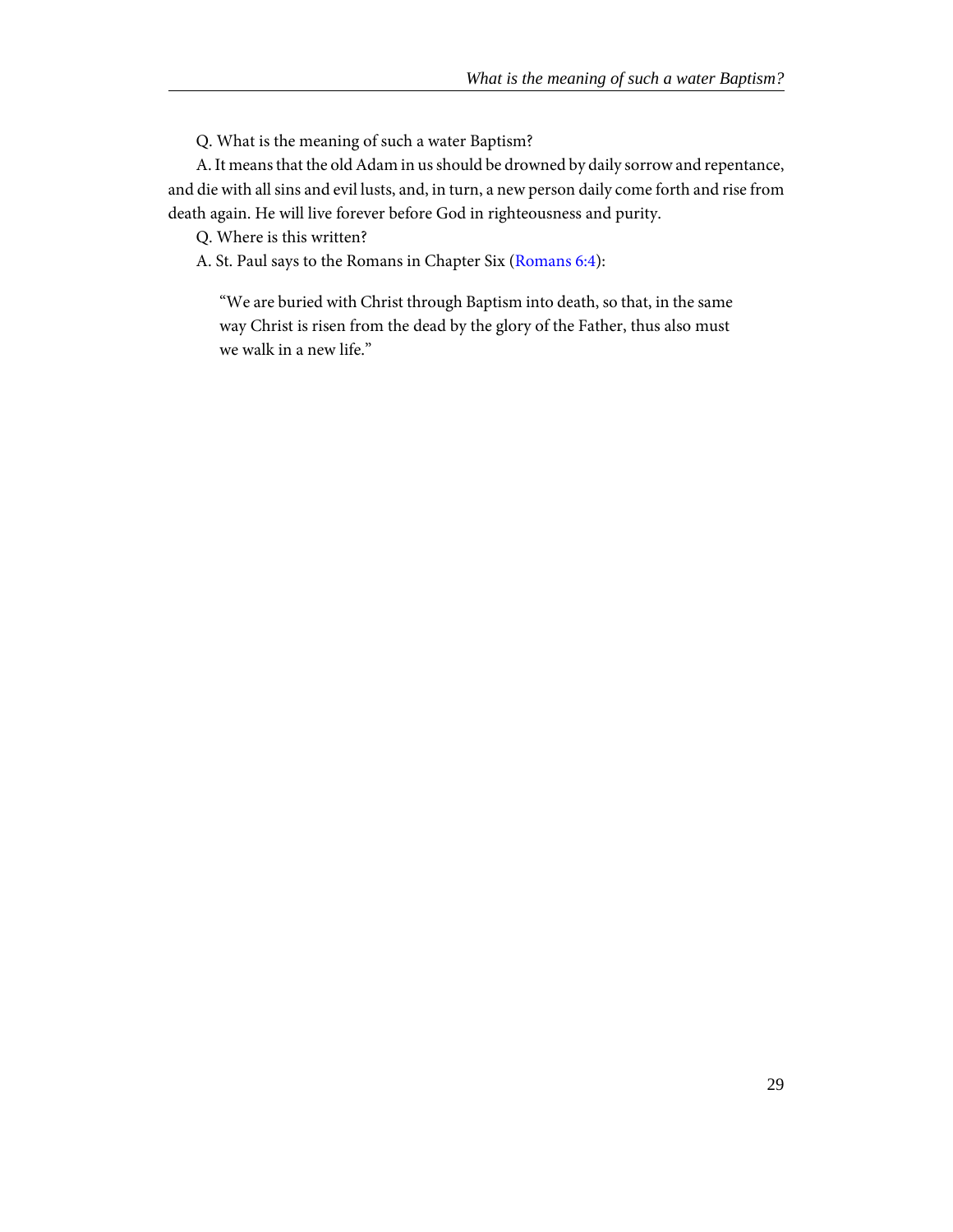## **V. How One Should Teach the Uneducated to Confess**

<span id="page-34-0"></span>Q. What is confession?

A. Confession has two parts:

First, a person admits his sin

Second, a person receives absolution or forgiveness from the confessor, as if from God Himself, without doubting it, but believing firmly that his sins are forgiven by God in Heaven through it.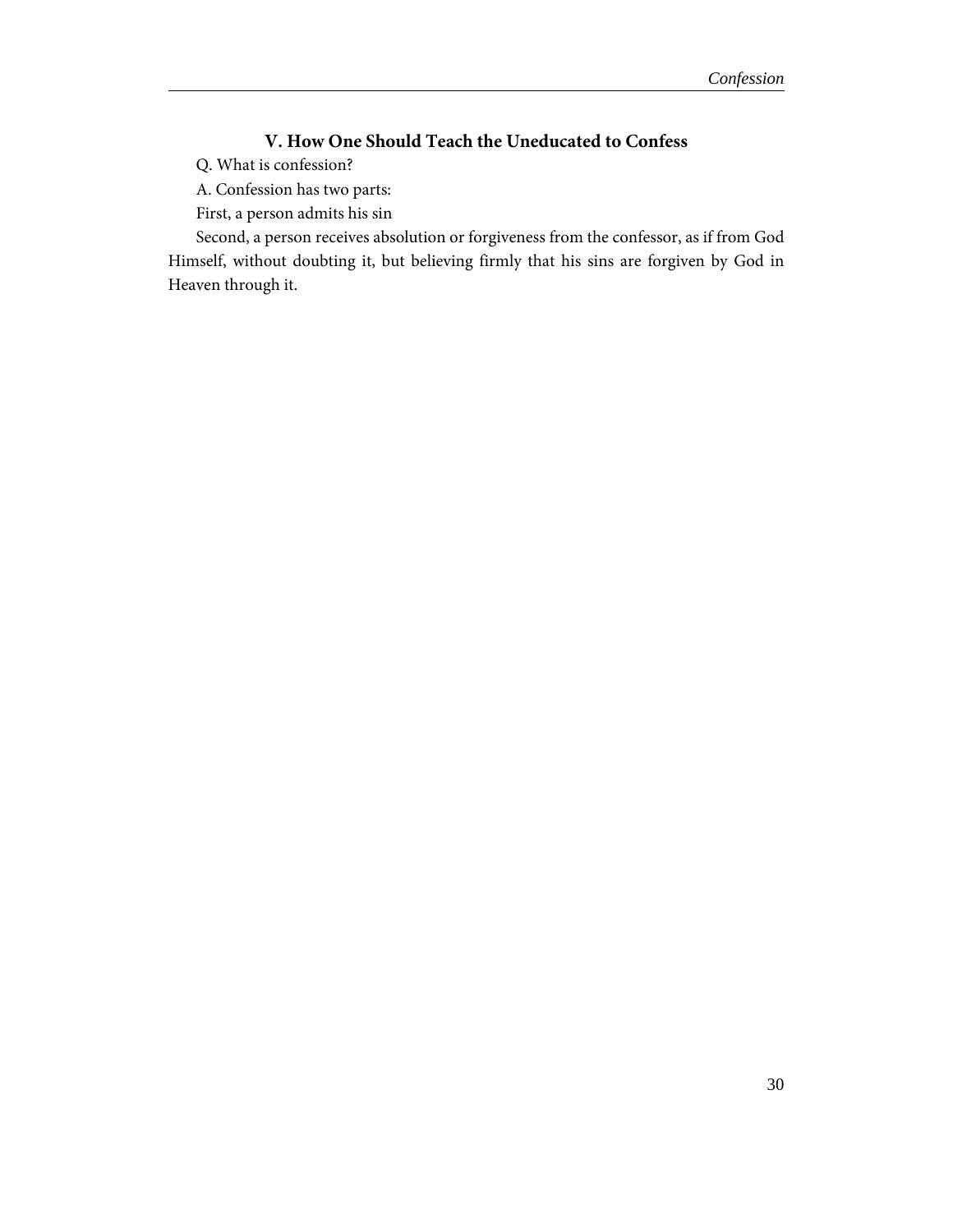II. Q. Which sins should people confess?

<span id="page-35-0"></span>A. When speaking to God, we should plead guilty to all sins, even those we don't know about, just as we do in the "Our Father," but when speaking to the confessor, only the sins we know about, which we know about and feel in our hearts.

Q. Which are these?

A. Consider here your place in life according to the Ten Commandments. Are you a father? A mother? A son? A daughter? A husband? A wife? A servant? Are you disobedient, unfaithful or lazy? Have you hurt anyone with your words or actions? Have you stolen, neglected your duty, let things go or injured someone?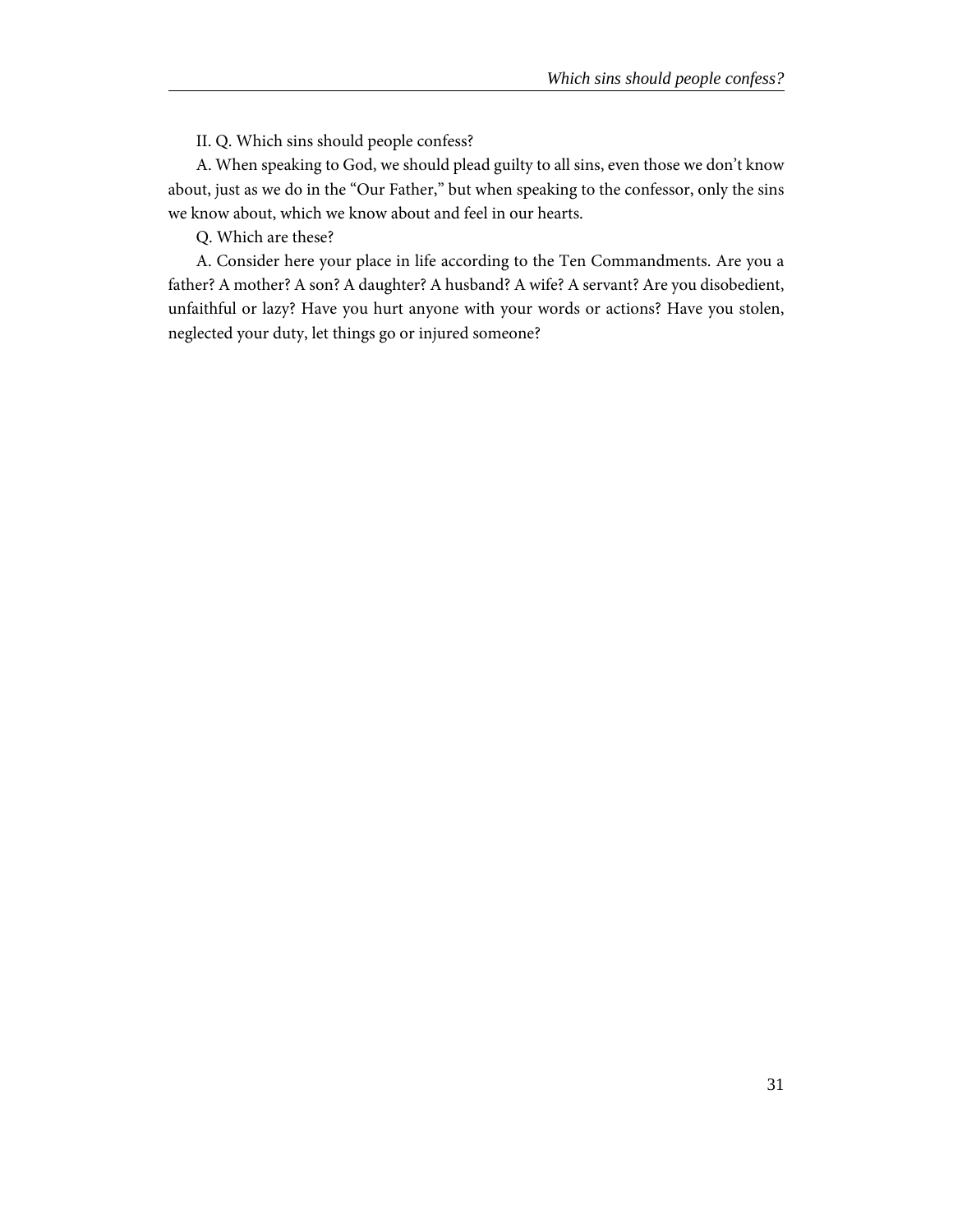#### **VI. The Sacrament of the Altar: The Simple Way a Father Should Present it to his Household**

<span id="page-36-0"></span>I. Q. What is the Sacrament of the Altar?

A. It is the true body and blood of our Lord Jesus Christ under bread and wine for us Christians to eat and to drink, established by Christ Himself.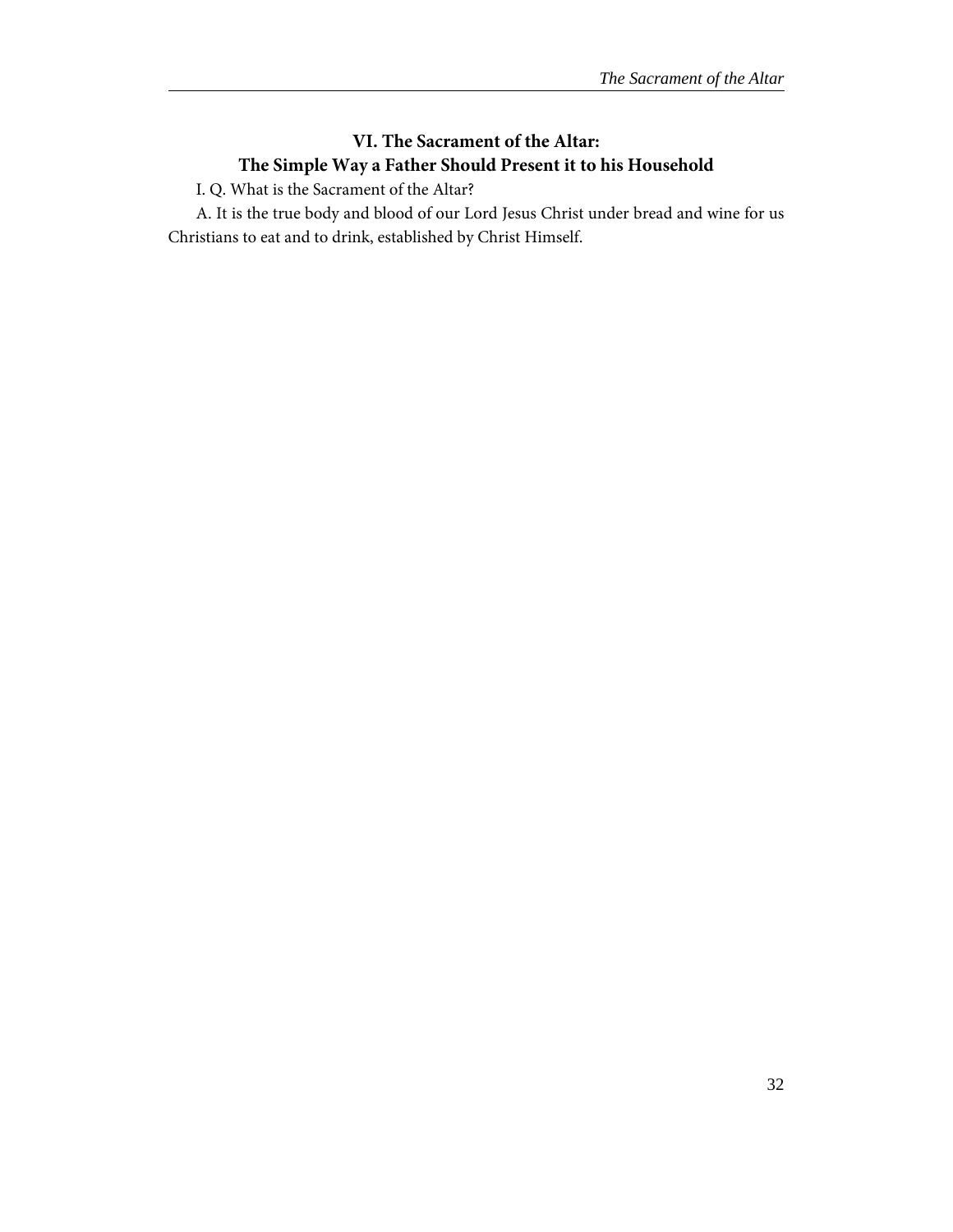<span id="page-37-0"></span>II. Q. Where is that written?

A. The holy apostles Matthew, Mark and Luke and St. Paul write this:

"Our Lord Jesus Christ, in the night on which He was betrayed, took bread, gave thanks, broke it, gave it to His disciples and said: 'Take! Eat! This is My body, which is given for you. Do this to remember Me!' In the same way He also took the cup after supper, gave thanks, gave it to them, and said: 'Take and drink from it, all of you! This cup is the New Testament in my blood, which is shed for you to forgive sins. This do, as often as you drink it, to remember Me!'"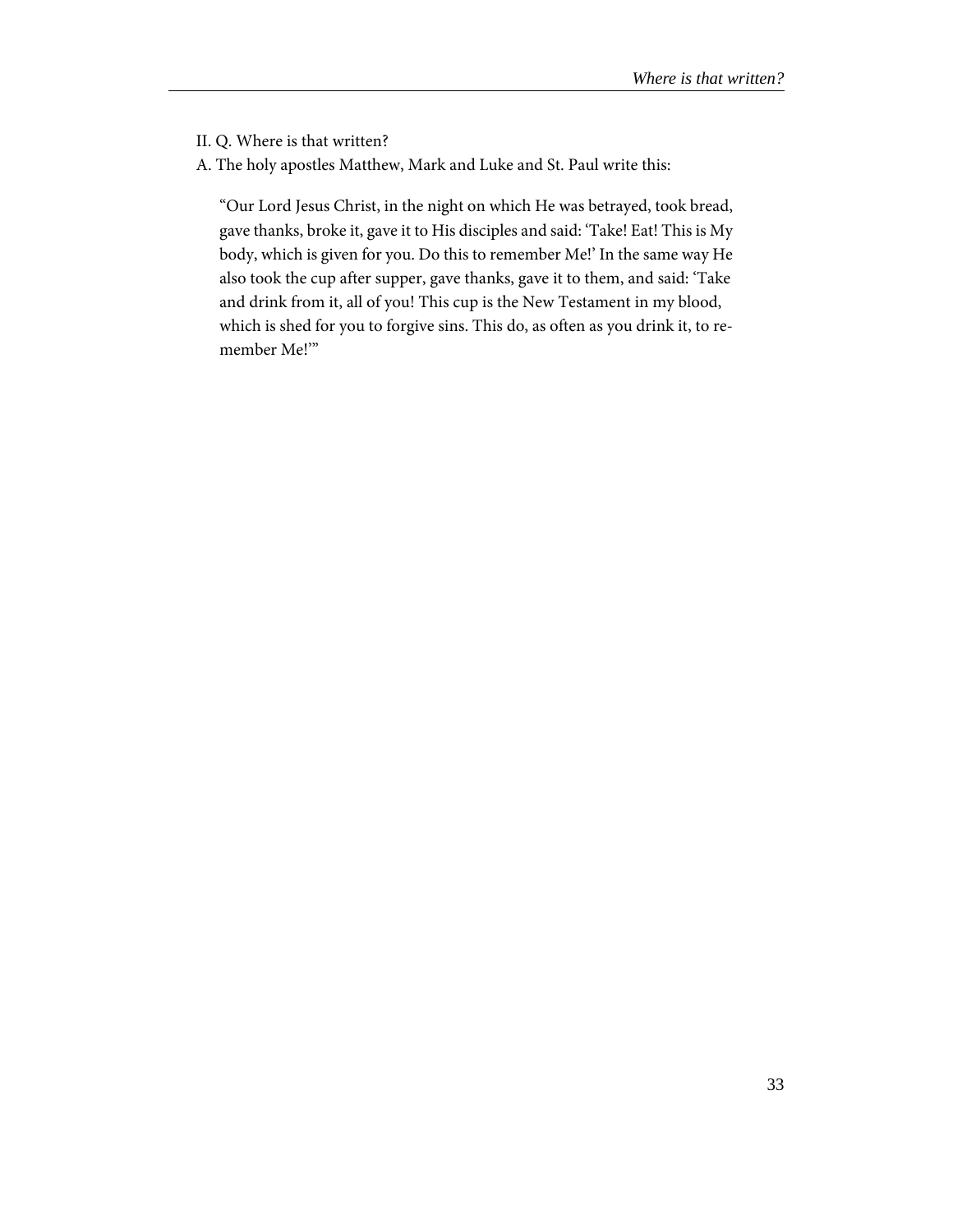III. Q. What good does this eating and drinking do?

<span id="page-38-0"></span>A. These words tell us: "Given for you" and "Shed for you to forgive sins." Namely, that the forgiveness of sins, life and salvation are given to us through these words in the sacrament. Because, where sins are forgiven, there is life and salvation as well.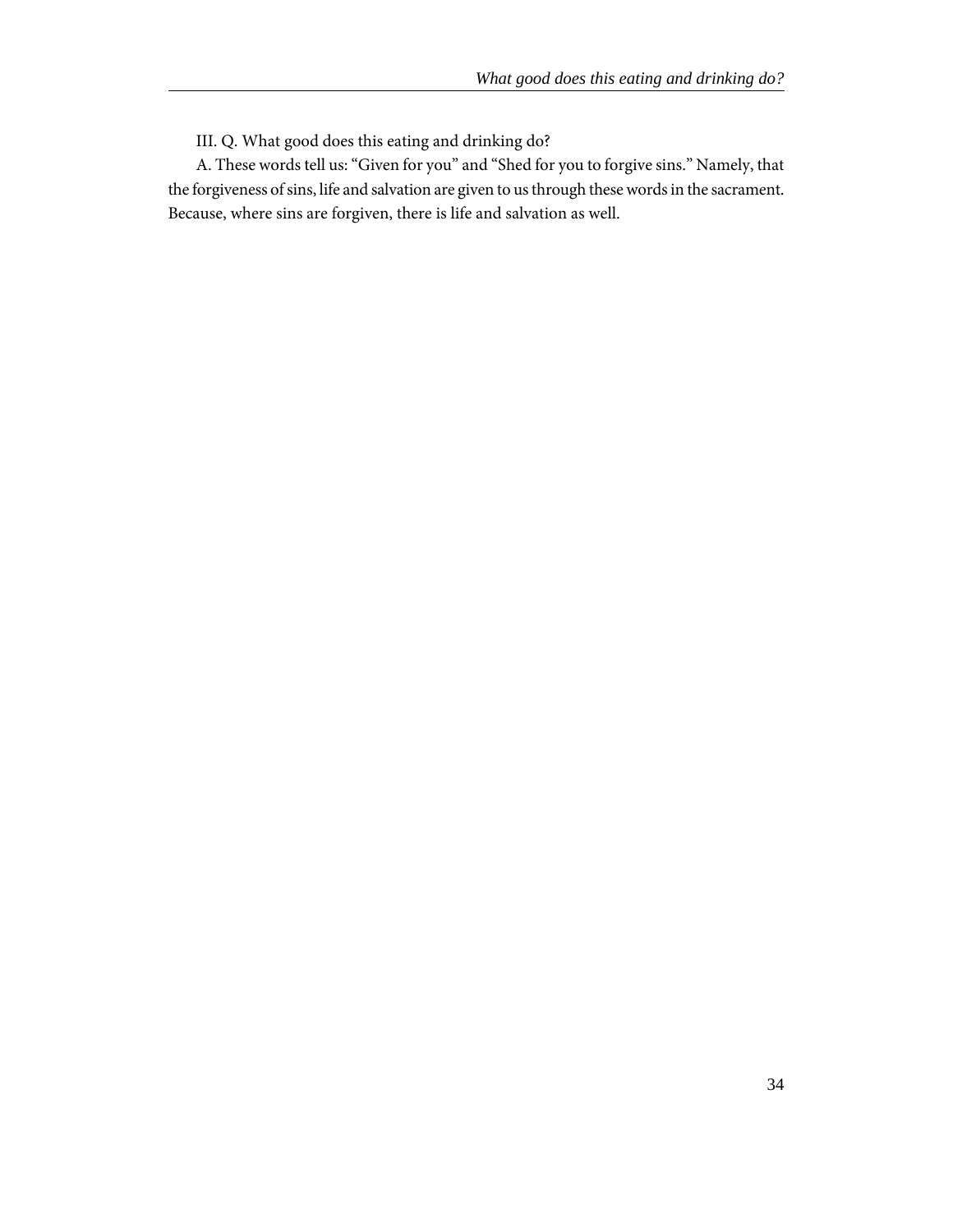IV. Q. How can physical eating and drinking do such great things?

<span id="page-39-0"></span>A. Of course, eating and drinking do not do these things. These words, written here, do them: "given for you" and "shed for you to forgive sins." These words, along with physical eating and drinking are the important part of the sacrament. Anyone who believes these words has what they say and what they record, namely, the forgiveness of sins.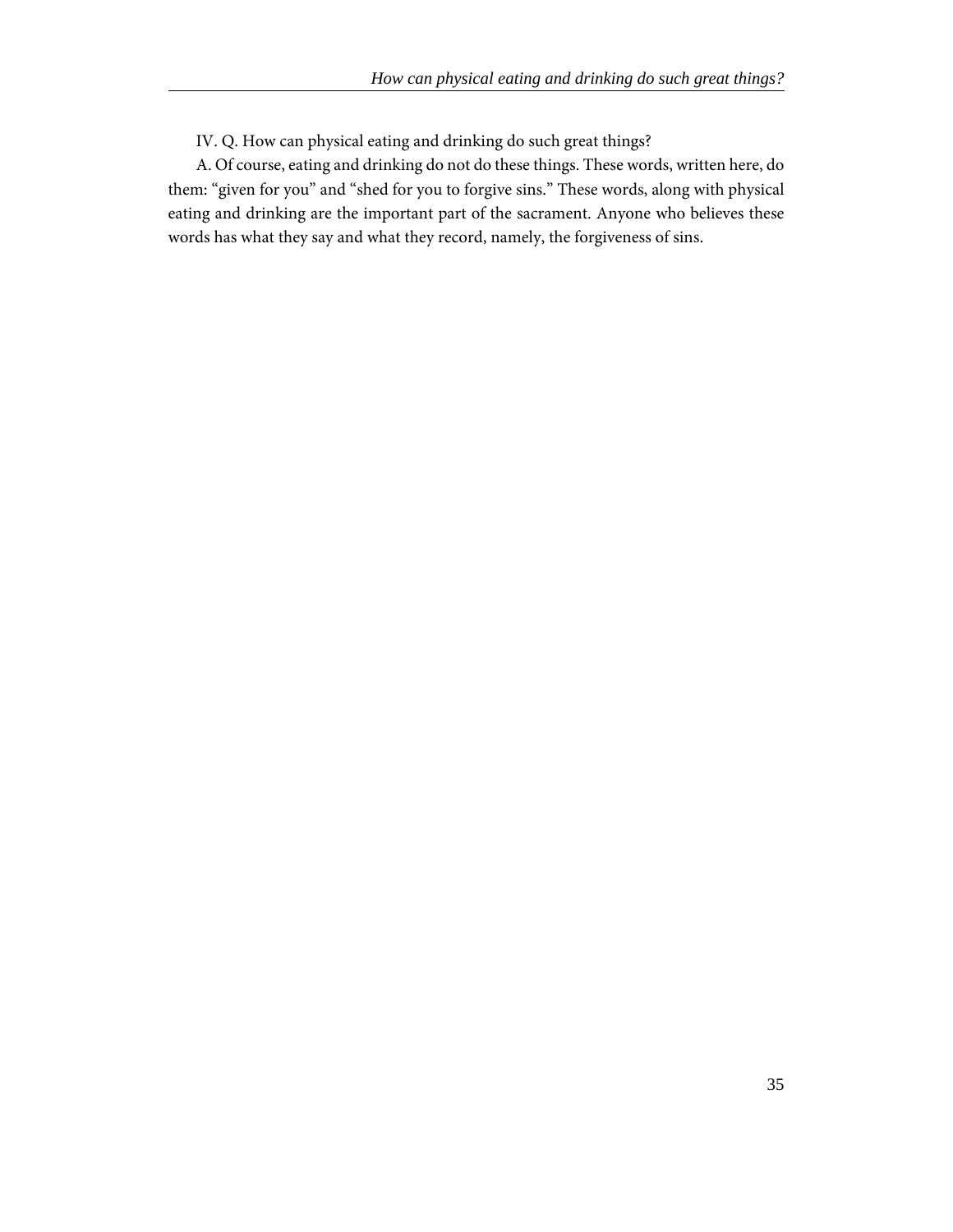V. Q. Who, then, receives such a sacrament in a worthy way?

<span id="page-40-0"></span>A. Of course, fasting and other physical preparations are excellent disciplines for the body. But anyone who believes these words, "Given for you," and "Shed for you to forgive sins," is really worthy and well prepared. But whoever doubts or does not believe these words is not worthy and is unprepared, because the words, "for you" demand a heart that fully believes.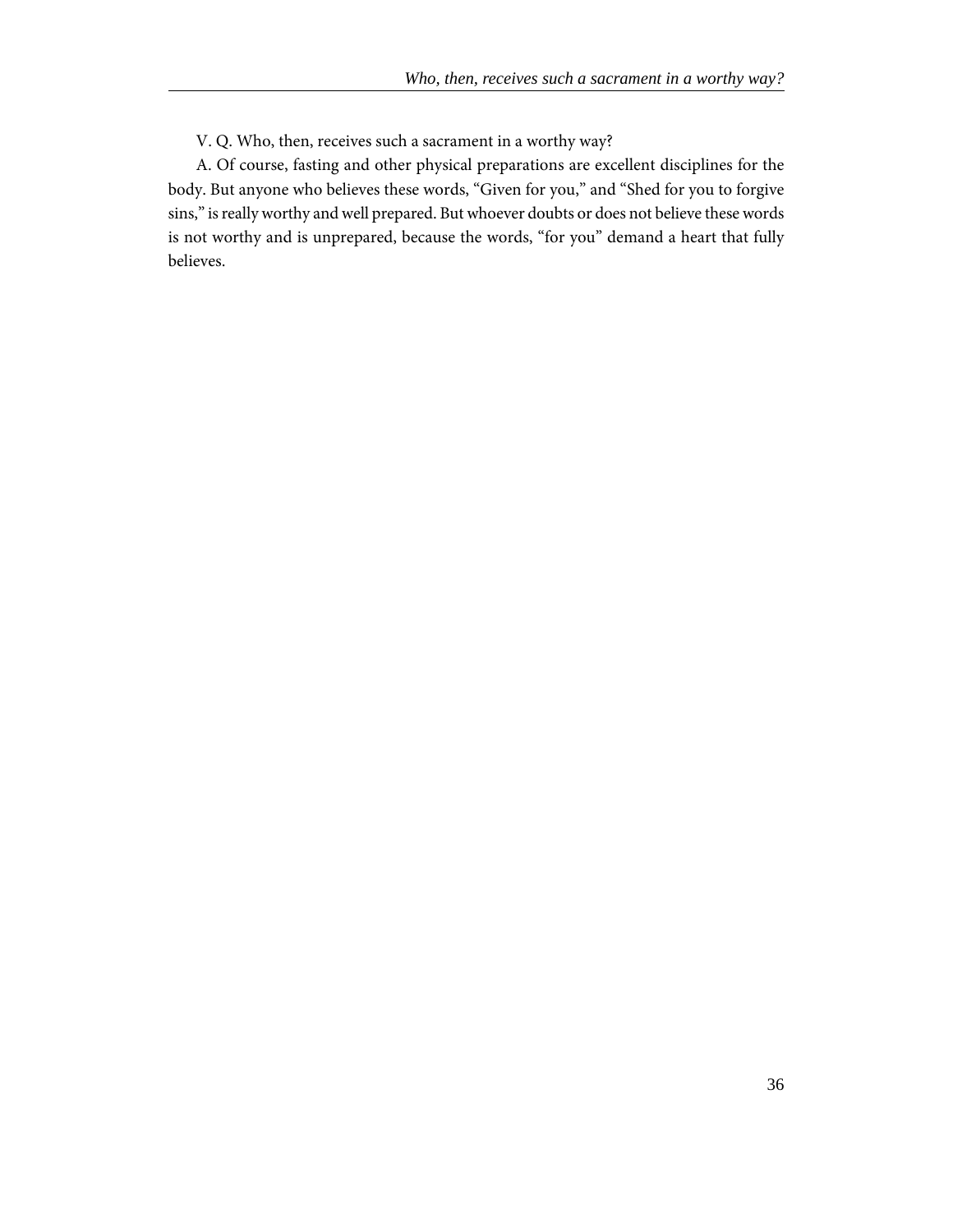#### **Appendix I. How a Father Should Teach His Household to Conduct Morning and Evening Devotions.**

<span id="page-41-0"></span>Morning Devotions

As soon as you get out of bed in the morning, you should bless yourself with the sign of the Holy Cross and say:

May the will of God, the Father, the Son and the Holy Spirit be done! Amen.

Then, kneeling or standing, say the creed and pray the Lord's Prayer. If you wish, you may then pray this little prayer as well:

My Heavenly Father, I thank You, through Jesus Christ, Your beloved Son, that You kept me safe from all evil and danger last night. Save me, I pray, today as well, from every evil and sin, so that all I do and the way that I live will please you. I put myself in your care, body and soul and all that I have. Let Your holy Angels be with me, so that the evil enemy will not gain power over me. Amen.

After that, with joy go about your work and perhaps sing a song inspired by the Ten Commandments or your own thoughts.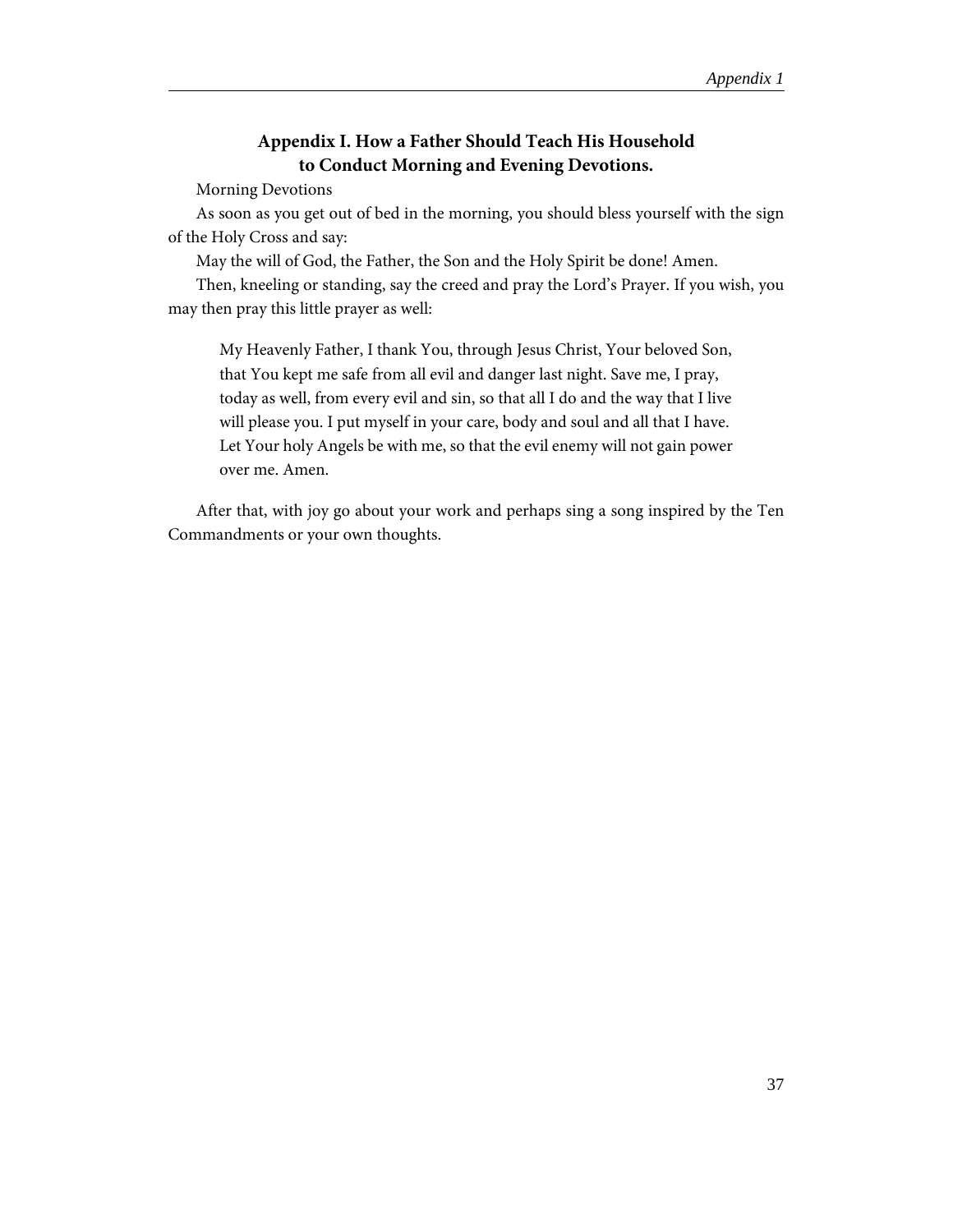The Evening Devotions

<span id="page-42-0"></span>When you go to bed in the evening, you should bless yourself with the sign of the Holy Cross and say:

May the will of God, the Father, the Son and the Holy Spirit be done! Amen.

Then, kneeling or standing, say the creed and pray the Lord's Prayer. If you wish, then you may pray this little prayer as well:

My Heavenly Father, I thank You, through Jesus Christ, Your beloved Son, that You have protected me, by Your grace. Forgive, I pray, all my sins and the evil I have done. Protect me, by Your grace, tonight. I put myself in your care, body and soul and all that I have. Let Your holy angels be with me, so that the evil enemy will not gain power over me. Amen.

After this, go to sleep immediately with joy.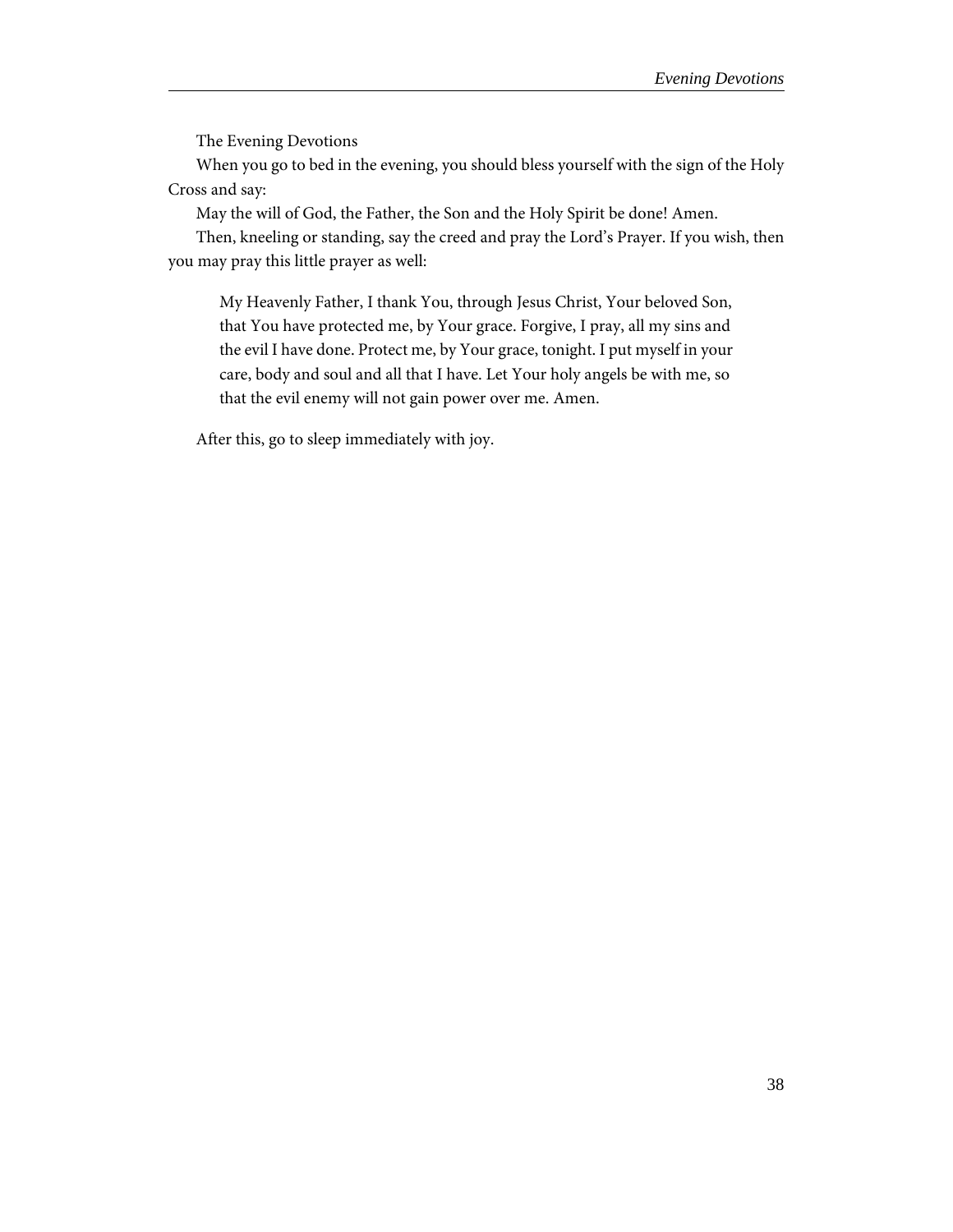## <span id="page-43-0"></span>**Appendix II. How a Father Should Teach His Household to say Grace and Return Thanks at Meals:**

The children and servants should come to the table modestly and with folded hands and say:

<span id="page-43-1"></span>All eyes look to you, O Lord, and You give everyone food at the right time. You open Your generous hands and satisfy the hunger of all living things with what they desire.[\(Psalm 145:15-16](http://www.ccel.org/study/Bible:Ps.145.15-Ps.145.16))

Note:

"What they desire" means that all animals get so much to eat, that they are happy and cheerful. Because, worry and greed interferes with such desires.

After this, pray the Lord's Prayer and the following prayer:

Lord God, Heavenly Father, bless us and these gifts, which we receive from Your generous hand, through Jesus Christ, our Lord. Amen.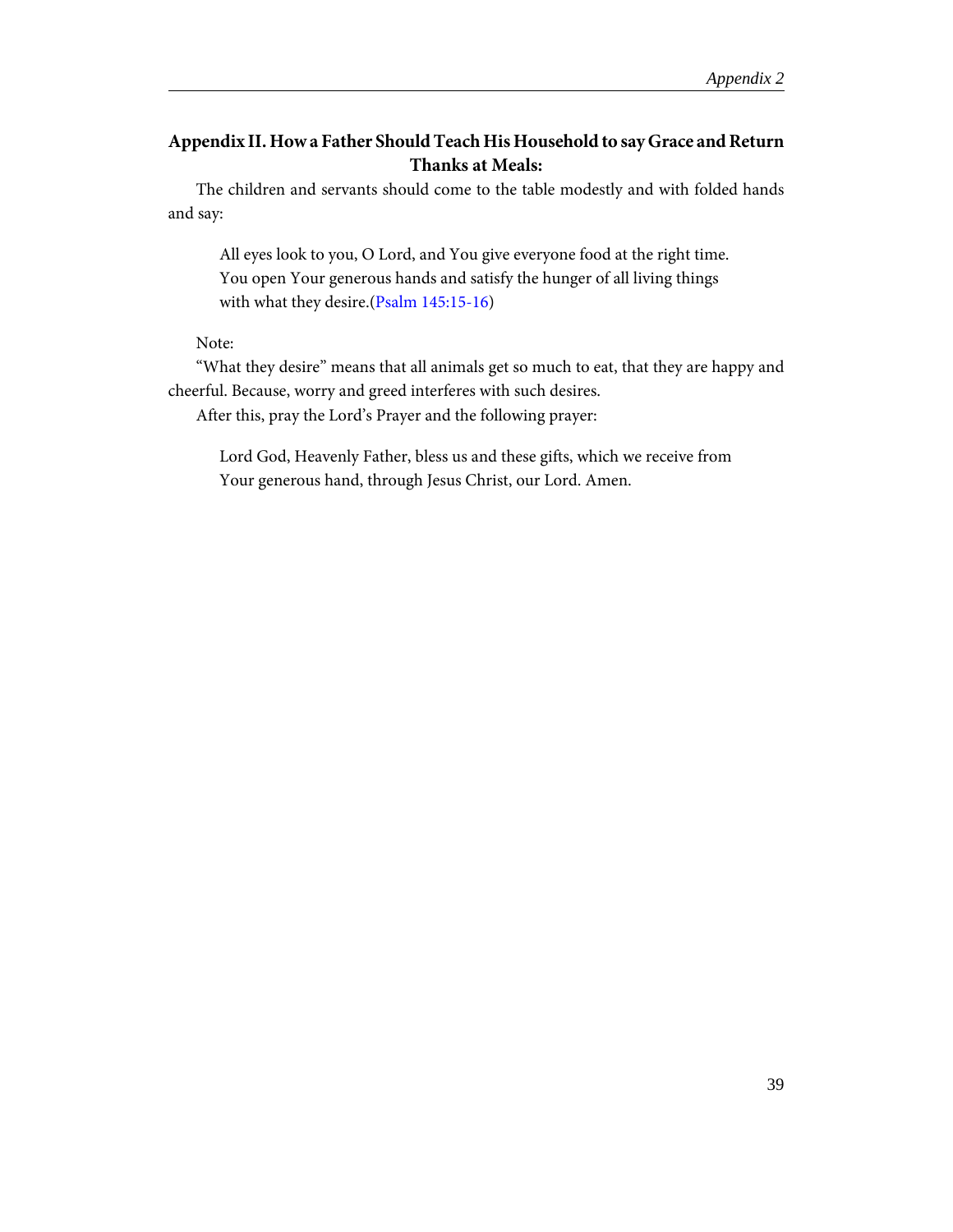<span id="page-44-0"></span>**This text was translated in 1994 and revised in 2002 for Project Wittenberg by Robert E. Smith and has been placed in the public domain by him. You may freely distribute, copy or print this text. Please direct any comments or suggestions to Rev. Robert E. Smith of the Walther Library at:**

#### **Concordia Theological Seminary**

Email: [smithre@mail.ctsfw.edu](mailto:smithre@mail.ctsfw.edu) Surface Mail: 6600 N. Clinton St., Ft. Wayne, IN 46825 USA Phone: (260) 452-3149 Fax: (260) 452-2126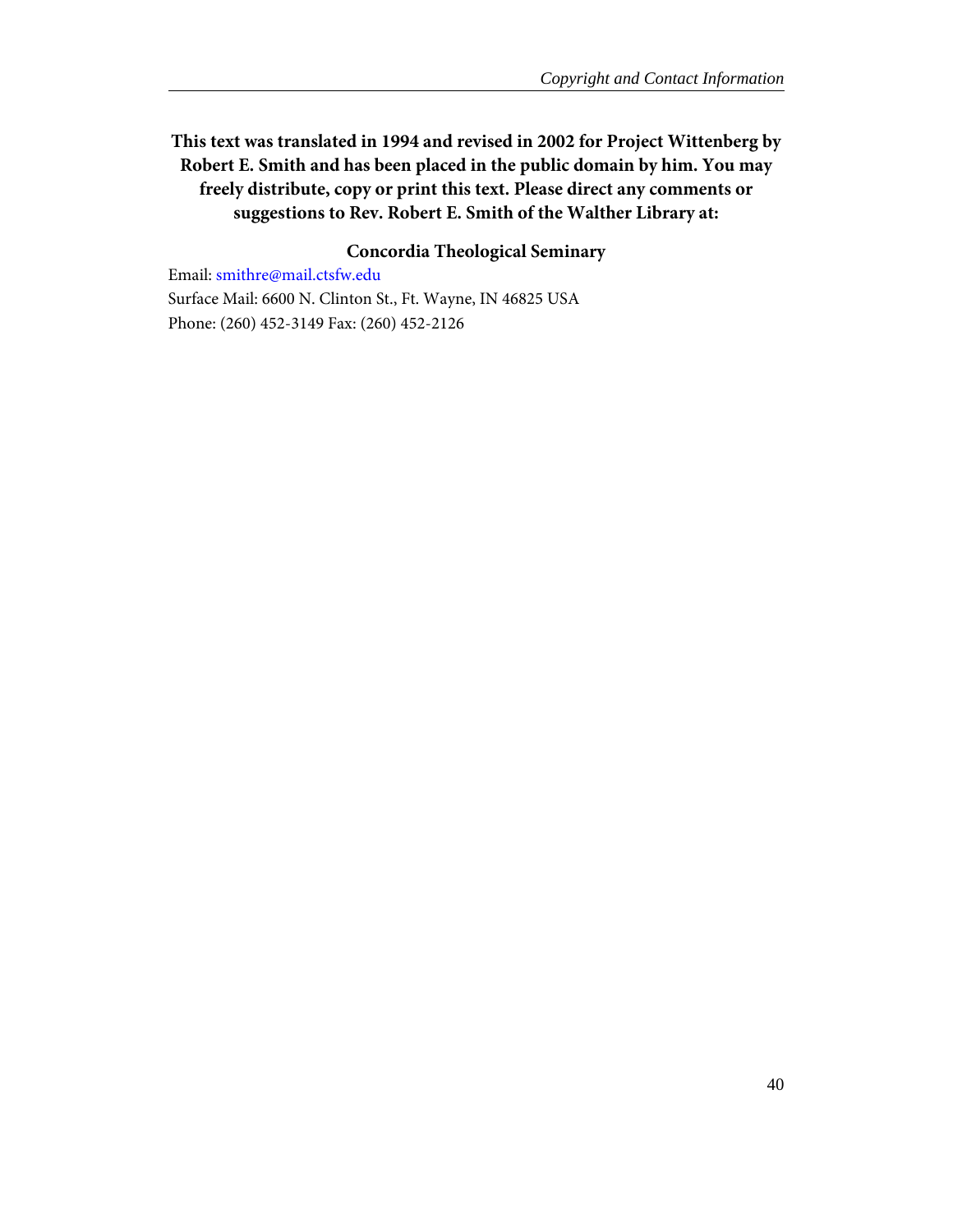# <span id="page-45-0"></span>**Indexes**